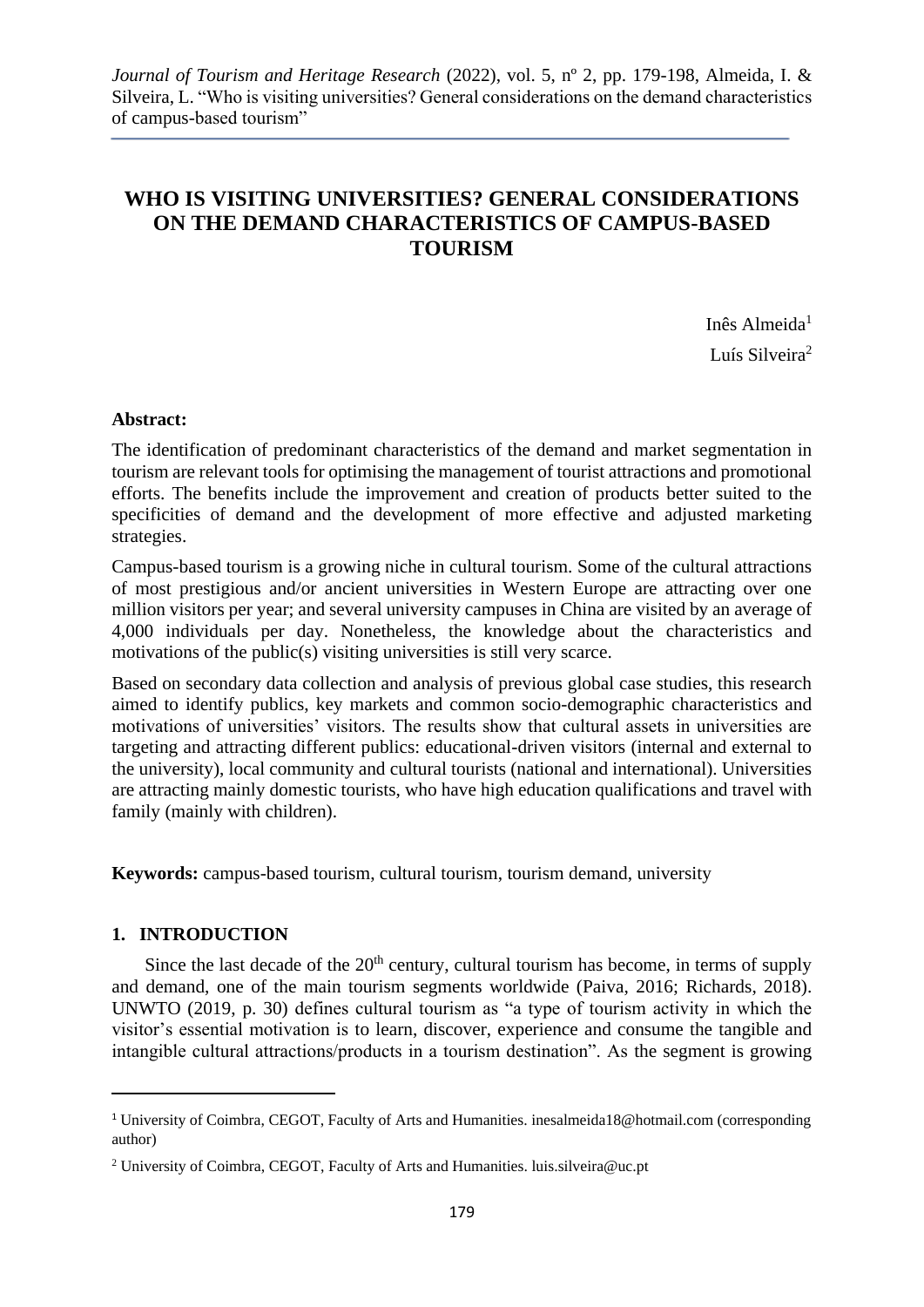and maturing and the elements considered as part of the term 'culture' are constantly expanding, several academics are now understanding cultural tourism as an umbrella product that can be disaggregated into more specific products related to niches of interest with a cultural focus (Du Cros & McKercher, 2015; Richards, 2018; Smith, 2003). For example, Csapó (2012) identifies seven types of cultural tourism from a thematic perspective: heritage tourism; cultural thematic routes; cultural city tourism/cultural tours; traditions/ethnic tourism; event and festival tourism; religious tourism/pilgrimage routes; and creative tourism.

Considering the diversity of cultural tourism subsegments, it becomes important for tourist destinations and cultural attraction's managers to understand in which typologies of cultural tourism their assets fit. This process of segmentation allows a "better programming, development, promotion and commercialisation of the respective tourism products" (Cavaco & Simões, 2009, p. 30). Even at the same destination or attraction, different tourists may have different motivations and seek different experiences (Prentice, 1993). Knowing the characteristics and needs of visitors to an attraction or tourist destination is to have better chances of successfully marketing and promote that attraction/destination (McKercher et al., 2002; Prentice, 1993).

Cultural tourism in universities, defined as campus-based or campus tourism by several academics (Mangi et al., 2019; McManus et al., 2021), is one of the fastest growing cultural (urban) tourism niches in recent years (Li et al., 2021). Some of the cultural attractions of the most prestigious and/or ancient universities in Western Europe are attracting over one million visitors per year; and several university campuses in China are visited by an average of 4,000 individuals per day (McManus et al., 2021). Although several academics have conducted empirical research on tourism demand in specific universities (e.g., Mangi et al., 2019; McManus et al., 2021; Shammi et al., 2020), knowledge about the characteristics and motivations of the public(s) who visit universities is still very scarce.

The purpose of this exploratory research is to identify publics, key markets and common socio-demographic characteristics and motivations of tourists who visit universities. The findings are based on the collection and analysis of previous research addressing tourism for universities' cultural assets and on the collection of secondary data through electronic contact with selected institutions globally.

# **2. LITERATURE REVIEW: CULTURAL TOURISM IN UNIVERSITIES**

The link between universities and cultural tourism can be traced back at least to the 'Grand Tour<sup>3</sup> (McManus et al., 2021). However, this association has significantly narrowed in the recent decades due to factors such as the need for institutions to create alternative forms of income, the progressive opening of universities to the external community, the growing valorisation of university heritage, the representation of university campuses on popular culture and the branding of tourism destinations structured around these institutions (Albino, 2015; Kozak, 2007; Mangi et al., 2019; Woodward, 2013).

<sup>&</sup>lt;sup>3</sup> Educational and cultural travel undertaken by young aristocrats around European cultural centres, with origin in the seventeenth century (Connell, 2000).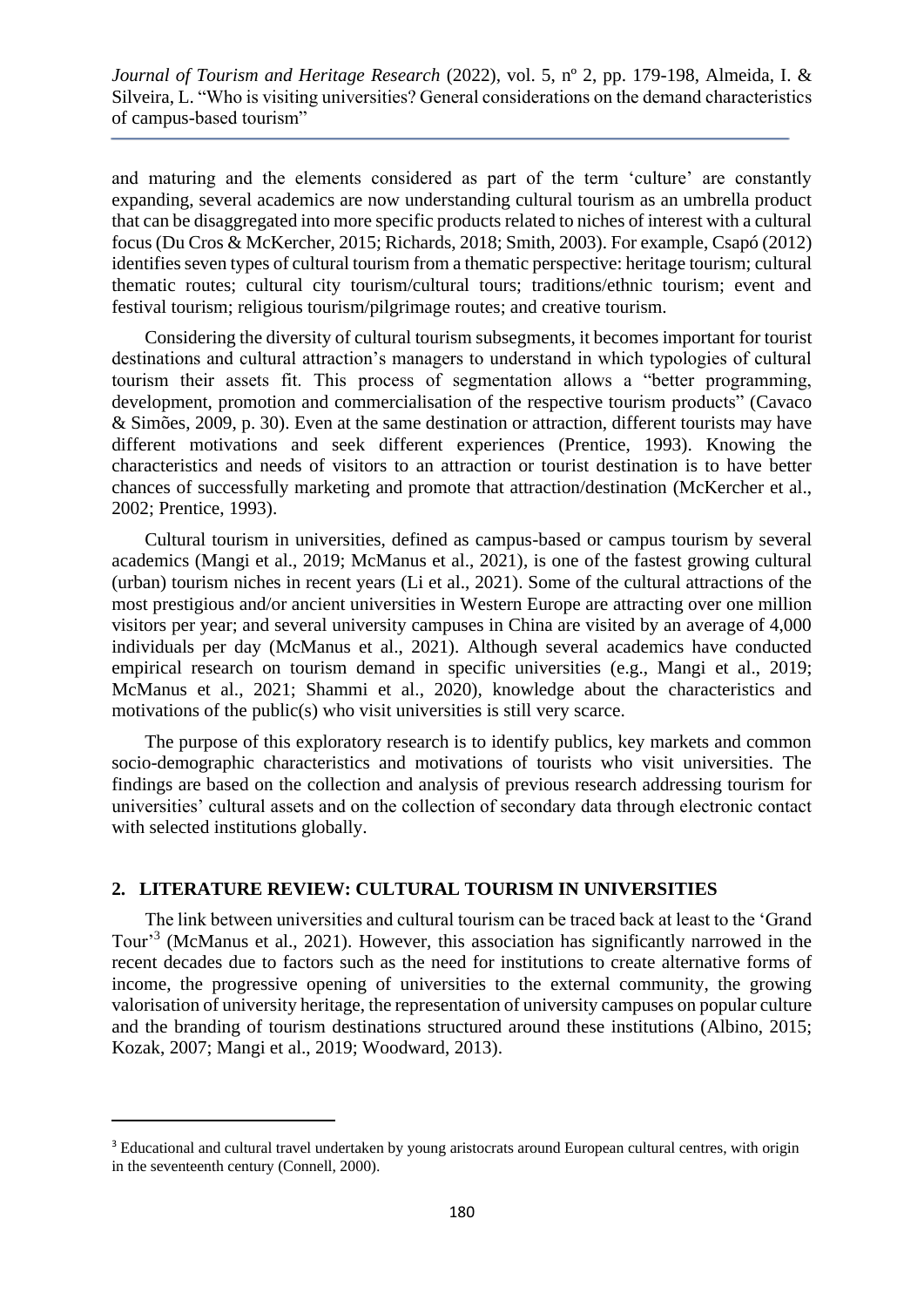Considering the variety of available tourism resources related to universities (Woodward, 2013), distinctive segments are being explored. Educational tourism, from a formal perspective, is explored through school visits, short courses, open days, academic tourism (international students mobility), and other formats (Albino, 2015; Connell, 1996; Tomasi et al., 2020). Universities are also scientific tourism destinations, as they host researchers to conduct investigation in their facilities and/or to present research results in conferences or other types of scientific meetings (Kosiewicz, 2014). Higher education institutions also provide facilities and services for business meetings, accommodation for occasional tourists, and other services (Connell, 2000; Li et al., 2021).

But beyond the educational-oriented approach, several universities are being recognised as having a mature supply in terms of cultural attractions and a growing cultural tourism demand (Mangi et al., 2019). Elements such as historic buildings, museum collections, libraries and archives, cultural and sport facilities, events open to the general public, scenic landscapes and academic traditions, and environment in general are attracting thousands to millions of visitors per year to these institutions (BiGGAR Economics, 2017; Gumprecht, 2007; Kozak, 2007; Mangi et al., 2019; Woodward, 2013).

Some authors refer to campus-based tourism (or campus tourism) as a niche segment in cultural and urban tourism (e.g., Cheng et al., 2020; Mangi et al., 2019; McManus et al., 2021; Woodward, 2013) related directly to universities (or other formats of higher education institutions). Despite a relatively robust academic discussion on campus-based tourism in China (Jaunis et al., 2021; McManus et al., 2021), research on this topic is still scarce worldwide (Connell, 2000; S. Woodward, 2013). Even so, some authors have presented their own definitions of campus-based tourism. Mangi et al. (2019, p. 3) advocate a cultural and leisure-focused perspective as, according to them, "campus tourism basically refers to visit the higher learning institutions' unique architecture, aesthetic scenery, rich cultural heritage and academic atmosphere". The definition of McManus et al. (2021, p. 1) is slightly broader, including educational motivations: "one-off or infrequent visitations by an organised tour group or individual(s) to a university, or similar educational institution, for purposes other than accommodation, employment or business, primarily with an aesthetic and/or educational objective.". In addition, some authors include the accommodation in university campuses as an aspect of campus-based tourism (e.g., Connell, 2000; Li et al., 2021).

# **3. METHODOLOGY**

Considering the lack of literature on campus-based tourism and particularly on the demand characteristics of the segment, an exploratory approach was adopted on this research. Data analysis from secondary sources was the method used to achieve the proposed objective(s): to identify the publics, key markets and common socio-demographic characteristics and motivations of university visitors.

In terms of sources, the data collection began by identifying and analysing previous studies and reports that address the volume and/or characteristics of cultural tourists at universities. This process occurred in parallel with the literature review phase.

In a second phase, a set of universities at global level were approached to participate in the research by providing information about their tourism demand. To determine the universities to be included in the study, four inclusive criteria were defined: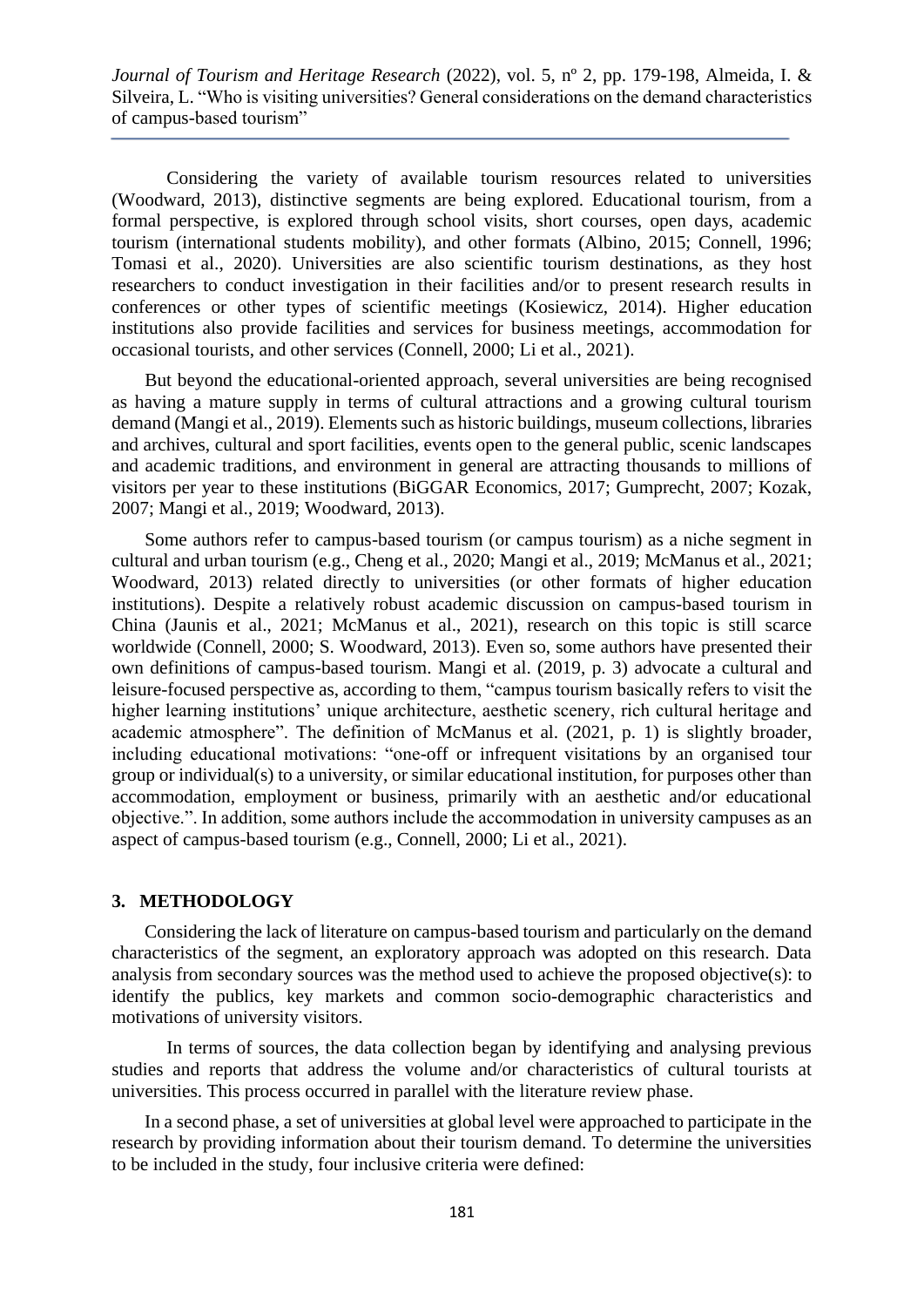- Antiquity: Due to their rich history, heritage and architecture, ancient universities are considered as particularly attractive for tourists (McManus et al., 2021; Shull, 2011; Woodward, 2013). The oldest universities in the world were considered for the present research, as well as by region (Africa, Asia, Central and South America, Europe, Middle East, North America, and Oceania).
- Reputation/prestige: The recognition of the excellence of an educational institution contributes to its tourism attractiveness (Albino, 2009; Rose et al., 2017). The results of three university rankings (QS World University Rankings; Times Higher Education World University Ranking; Shanghai ranking – Academic ranking of world universities) from 2020 were crossed to determine the *best* universities in the world and by region. Additionally, the eight Ivy League universities were considered, due to the connotations of excellence and elitism associated with these universities from the United States of America (USA).
- The UNESCO label: Some authors consider that the UNESCO label has become a tourism brand with immediate worldwide visibility (e.g., Castillo-Manzano et al., 2021; Merendeiro, 2017; Moreira et al., 2020). The five university campuses classified as World Heritage Sites were included in the study.
- The most beautiful/visitable: Tourists visiting universities also value campus beauty and aesthetic (Gumprecht, 2007; Mangi et al., 2019). For instance, the recognition of Universiti Malaysia Sabah as the most beautiful university in Southeast Asia increased the number of (international) visitors to the institution (Jaunis et al., 2021). This criterion was addressed by cross-referencing universities included in lists of reputable online travel sources regarding the most beautiful universities to visit.

In addition to these criteria, universities included in previous research on campus-based tourism were also considered. Any of the universities identified in the previous criteria which do not promote tourist attractions on their institutional website were excluded from the process. Forty-eight universities were selected for the study.

Between the end of June and October 2021, 188 tourist attractions and services associated with the 48 universities were asked, via email, to provide information on their tourism demand (Table 1). Those entities that did not respond until the end of October 2021, were notified again in a second phase (December 2021 to January 2022). Three main elements were requested:

- Annual and monthly visitors number from the most recent years.
- Socio-demographic characteristics of the visitors.
- The percentage/number of visitors from school groups and from the university.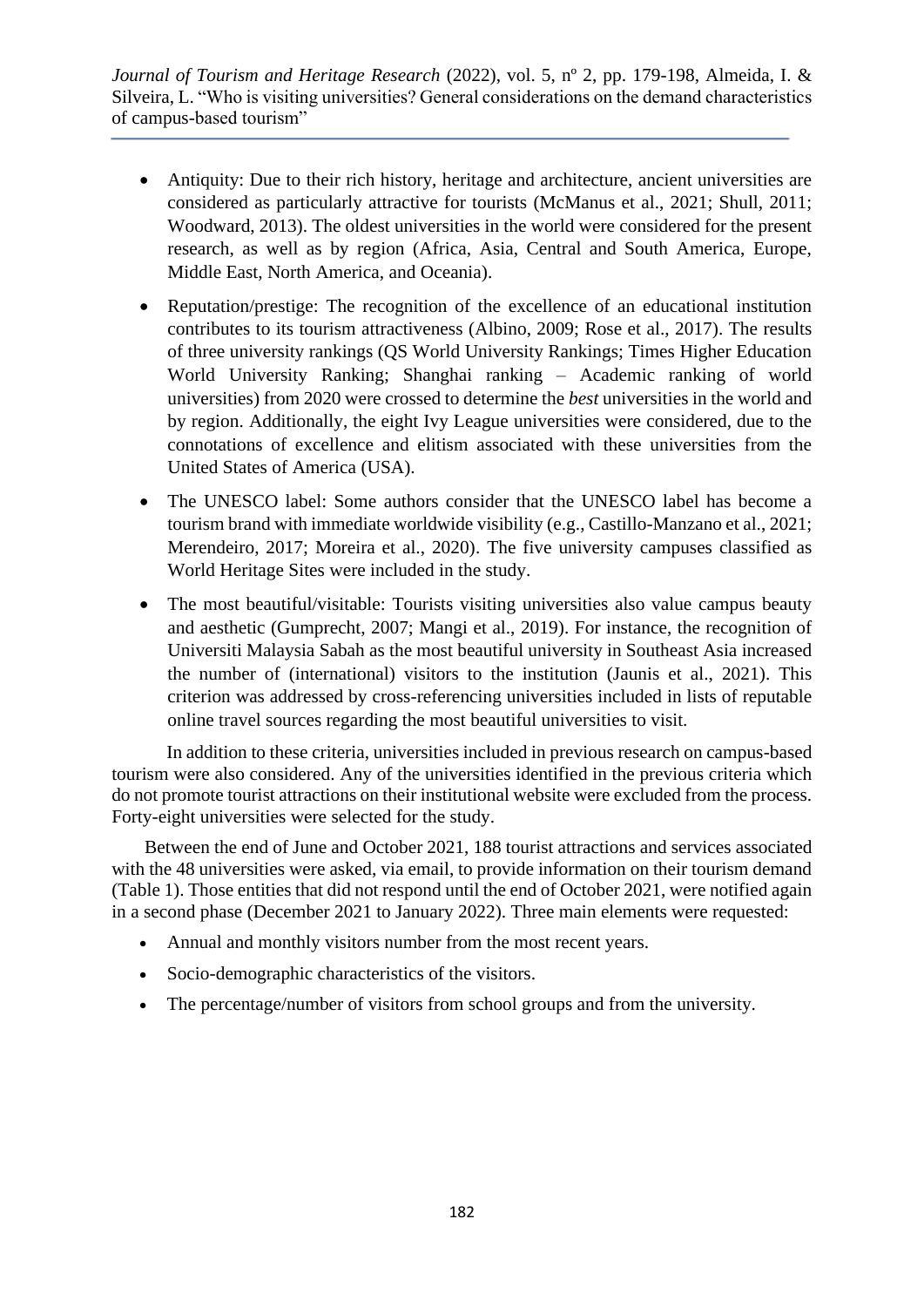|                                              | Entities<br>which<br>provided<br>information | Entities<br>which do<br>not /cannot<br>provide<br>information | Stand-by | Total<br>responses | Entities<br>which did<br>not reply |
|----------------------------------------------|----------------------------------------------|---------------------------------------------------------------|----------|--------------------|------------------------------------|
| First phase<br>(June-October<br>2021)        | 30                                           | 13                                                            | 9        | 52                 | 136                                |
| After the second<br>phase (December<br>2021) | 40                                           | 21                                                            | 11       | 72                 | 116                                |

**Table 1.** Response from entities

Source: Own elaboration (2022)

The first phase of contact had a response rate of 27.7% of entities; the rate ascended to 38.3% after the second round of contact. Of the entities that responded to the request, 55.5% (40) shared information, 29.2% (21) were unable to provide information, and 15.3% (11) responded but are yet to provide the requested data. Summarily, forty entities from twenty-six universities provided information.

## **4. RESULTS**

## **4.1. General visitors' numbers**

Thirty-six of forty entities (90%) that provided information have statistical data, or at least estimates, on the annual number of visitors (Table 2). The main reason for the entities not having such information is that the attractions are free admission.

The few attractions with more than 200,000 visitors per year are concentrated in Europe. Some university attractions in North and South America can attract between 50,000 to 199,999 visitors per year. The assets which attract less than 10,000 visitors per year correspond, mainly, to teaching and research-focused museum collections with specific themes.

Other sources show that all Oxford University museums and most Cambridge University museums (7 out of 9 museums) attracted more than 50,000 visitors in 2019 (ALVA, 2022). The Universiti Malaysia Sabah received 351,098 visitors in 2019 (Jaunis et al., 2021).

Other Asian universities may have considerable visitor volumes, as Zhang (2017, cited by McManus et al., 2021) stated that the universities of Tsinghua and Peking (China), together, received around 430,000 visitors during 2017. Durham University (UK) attracts around 30,000 visitors on guided tours each year (Woodward & Carnegie, 2020).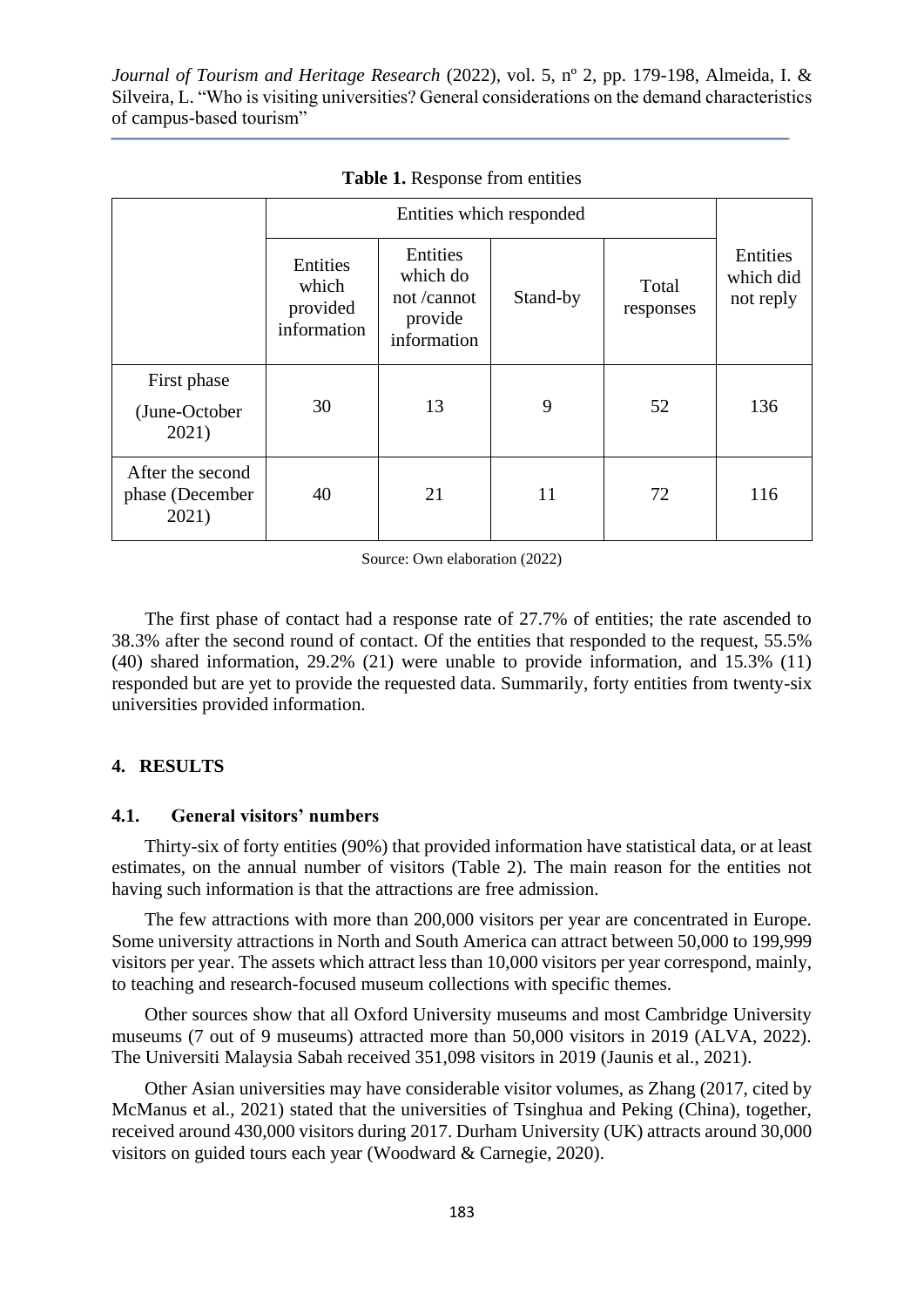| <b>Number of visitors</b>                   | Tourist attractions (university, country)                                                                                                                                                                                                                                                                                                                                                                                                                                                                                                                                                                                                                                                                                                                                                                                                                                                                                                                                                   |  |  |  |  |
|---------------------------------------------|---------------------------------------------------------------------------------------------------------------------------------------------------------------------------------------------------------------------------------------------------------------------------------------------------------------------------------------------------------------------------------------------------------------------------------------------------------------------------------------------------------------------------------------------------------------------------------------------------------------------------------------------------------------------------------------------------------------------------------------------------------------------------------------------------------------------------------------------------------------------------------------------------------------------------------------------------------------------------------------------|--|--|--|--|
| 200,000 visitors or<br>more/year<br>(4)     | Botanical Garden (Uppsala, Sweden); Old Library (TCD,<br>Ireland); University Church (Oxford, UK); University of<br>Coimbra (Portugal)                                                                                                                                                                                                                                                                                                                                                                                                                                                                                                                                                                                                                                                                                                                                                                                                                                                      |  |  |  |  |
| 100,000 to 199,999<br>visitors/year<br>(7)  | Science Gallery Dublin (TCD, Ireland); Sedgwick Museum of<br>Earth Sciences (Cambridge, UK); Botanic Garden and<br>Arboretum (Oxford, UK); Athletic events (Princeton, USA)*;<br>University Art Museum (Princeton, US)*; Morris Arboretum<br>(Pennsylvania, US)*; Botanic Garden (Vienna, Austria)                                                                                                                                                                                                                                                                                                                                                                                                                                                                                                                                                                                                                                                                                          |  |  |  |  |
| 50,000 to 99,999<br>visitors/year<br>(5)    | Botanical Garden (Bologna, Italy); Gustavianum Museum<br>(Uppsala, Sweden); Herbert F. Johnson Museum of Art (Cornell,<br>USA)*; Museu Republicano Convenção de Itu (São Paulo,<br>Brazil); Museum of Zoology (São Paulo, Brazil)                                                                                                                                                                                                                                                                                                                                                                                                                                                                                                                                                                                                                                                                                                                                                           |  |  |  |  |
| 25,000 to 49,999<br>visitors/year<br>(6)    | Palazzo Poggi Museum (Bologna, Italy); Giovanni Capellini<br>Museum (Bologna, Italy); Campus tours (Princeton. USA)*;<br>Campus tours (Cornell, US); Natural History Museum (Tartu,<br>Estonia); Center for Scientific and Cultural Dissemination (São<br>Paulo, Brazil)                                                                                                                                                                                                                                                                                                                                                                                                                                                                                                                                                                                                                                                                                                                    |  |  |  |  |
| 10,000 to 24,999<br>visitors/year<br>(6)    | Campus tours of the central campus of Ciudad Universitaria<br>(UNAM, México); Dietrich Schiel Observatory (São Paulo,<br>Brazil); Museum of Veterinary Anatomy (São Paulo, Brazil);<br>Comparative Anatomy Collection, Luigi Cattaneo Collection of<br>Anatomy, Zoology Collection (Bologna, Italy); Museum of<br>Classical Archaeology (Cambridge)*                                                                                                                                                                                                                                                                                                                                                                                                                                                                                                                                                                                                                                        |  |  |  |  |
| Less than $10,000$<br>visitors/year<br>(26) | Zoological Museum (TCD, Ireland); Campus tours (Edinburgh,<br>UK); Campus tours (Pretoria, South Africa); Wolf Center (U. of<br>Veterinary Medicine, Austria); Campus tours (Tokyo, Japan),<br>Casa Yayá (São Paulo, Brazil), Campus tours (ETH Zurich,<br>Switzerland); Museum of Foreign Debt (Buenos Aires,<br>Argentina); Students European Museum, Museo della Specola,<br>Anthropology Collection, Mineralogy Collection, Domestic<br>Animal Anatomy Collection, Collection of Anatomical<br>Pathology and Veterinary Teratology (Bologna, Italy); Museum<br>of Anthropology, Botanical Museum, Educational Museum of<br>Veterinary Medicine, Enrico Bernardi Museum of Machines,<br>Geography Museum, Museum of Archaeological Sciences and<br>Art, Museum of Astronomical Instruments, Museum of<br>Education, Museum of Geology and Palaeontology, Museum of<br>Mineralogy, Museum of Pathological Anatomy, Museum of the<br>History of Physics, Museum of Zoology (Padova, Italy) |  |  |  |  |

**Table 2.** Categories of visitors' numbers by attraction, in 2019

\*- data corresponding to the 2018/19 academic year. Source: Own elaboration (2022)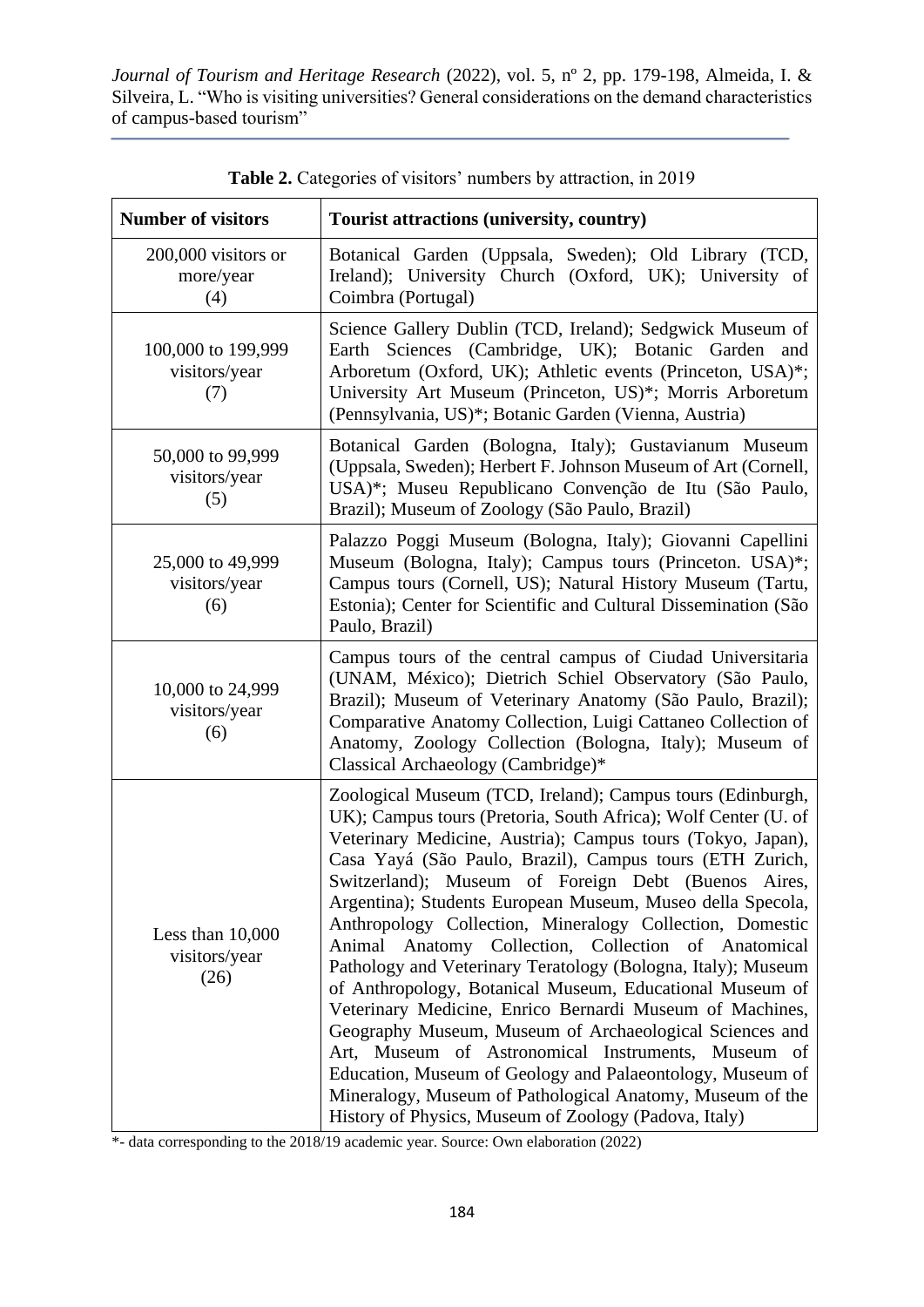# **4.2. Publics/Audiences**

Du Cros & McKercher (2015) refer that recurrently the same cultural asset serves several user groups, such as tourists, school groups and residents, who value and seek benefits from the asset in different ways. This reality is particularly evident in university cultural assets, considering that the three main missions of universities – teaching, research and knowledge transfer (Compagnucci & Spigarelli, 2020; Kozak, 2007) – create the necessity to respond to the characteristics and needs of different publics.

# **4.2.1.** *Previous literature*

Often, the primary and main user of university cultural assets is not the tourist but the academic community, with learning and research needs (Woodward, 2013). Specifically, it is common for museum collection to collaborate with university departments to enhance teaching and research opportunities (Oxford Economics, 2017), through internships, collaboration on research projects, specialised guided tours, and others.

Universities are increasingly promoting public engagement and a closer relationship with the territory within they are located (Albino, 2009; McManus et al., 2021; Woodward, 2013). Thus, the university's cultural agenda and facilities, in addition to serving the academic community, are also used by residents (Gumprecht, 2007; Mangi et al., 2019). For instance, Silva & Carvalho (2017) found that most visitors to the University of Coimbra Botanical Garden are residents. Furthermore, several university museums and galleries develop specific programmes to engage with residents, namely volunteer programmes, community events, and reduced admission prices.

Often, universities offer special programmes for school groups. In fact, school visits provide a means to attract future students (Kozak, 2007). Most university museums and collections have educational services. In one modest example, school children represent around 6% of visitors to Durham University on organised tours (2,000 of about 32,000 visitors on organised tours) (Woodward & Carnegie, 2020).

The report Economic Impact of the University of Oxford (Biggar Economics, 2017) provides some numbers about higher education, schools, and local community engagement of the University of Oxford Museums. In terms of community engagement, the university was attracting around 1,200 volunteers a year at that time. Around 100,000 students were visiting the museums through the schools' outreach programmes. In 2014/15, over 8,000 higher education students from over 100 national and international institutions visited the University Museums.

Finally, the cultural assets of universities also attract day-trip visitors and tourists (national and international) (Albino, 2009; Jaunis et al., 2021; Mangi et al., 2019; Woodward & Carnegie, 2020). Considering tourists' motivations for visiting universities, researchers further identify two particular audiences within tourism demand: prospective students (Mangi et al., 2019; McManus et al., 2021; Woodward & Carnegie, 2020) and alumni (Schofield & Fallon, 2012).

Schofield & Fallon (2012) investigated the alumni community as a repeat visitor market. The research focused on the motivations and constraints for alumni to return to a university destination in the UK. The results showed that alumni are a propense market to return to the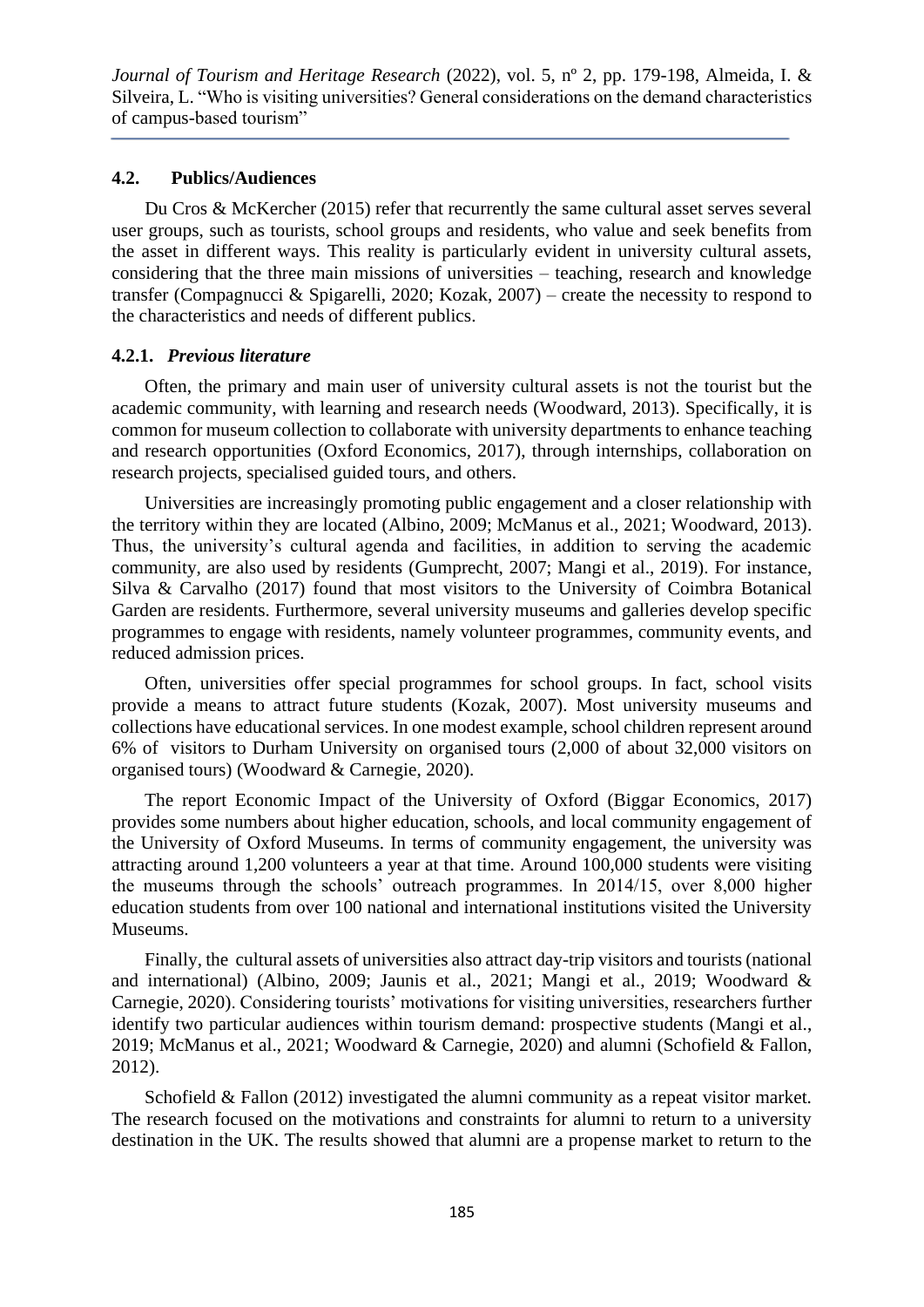destination (almost 90% of the respondents), that frequently bring other people (70.7%), and that are likely to recommend the destination to others (86.3%).

#### **4.2.2.** *Secondary data*

Considering the publics previously identified, entities were asked to provide information (statistics) on school and academic visitors and on the provenance of visitors.

Regarding the academic community intern to the university, eight respondents provided statistical data (Figure 1). Six of the entities contacted admitted that they do not collect this type of information.

The academic (intern) community represents less than 10% of visitors at most attractions; only at Science Gallery Dublin (37%) at Trinity College Dublin (TCD) and Campus tours at the central campus of Ciudad Universitaria (UNAM – Universidad Nacional Autónoma de México) (18.23%) the percentage of visitors from the institution is higher. In the first case, the fact that the focus of the Gallery is to attract local visitors may contribute to a higher relevance of the internal public. Some entities further disaggregate internal visitors between students and staff: Morris Arboretum (31.1% students and 68.9% staff), Tartu Natural History Museum (71% students and 29% staff) and Linnaean Gardens of Uppsala (60.8% students and 39.2% staff).







Five of the thirty-four university groups that visited the Museum of Veterinary Anatomy (São Paulo, Brazil) in 2019 consisted of students from the university. Although not being supported by statistical information, the respondent from the University of Bologna Museum Network reported that four out of fourteen collections open to the public are mostly visited by university students and professors: Giacomo Ciamician Chemistry Collection, Collection of Physics Instruments, Domestic Animal Anatomy Collection and Collection of Anatomical Pathology and Veterinary Teratology. For example, the Harry Brookes Allen Museum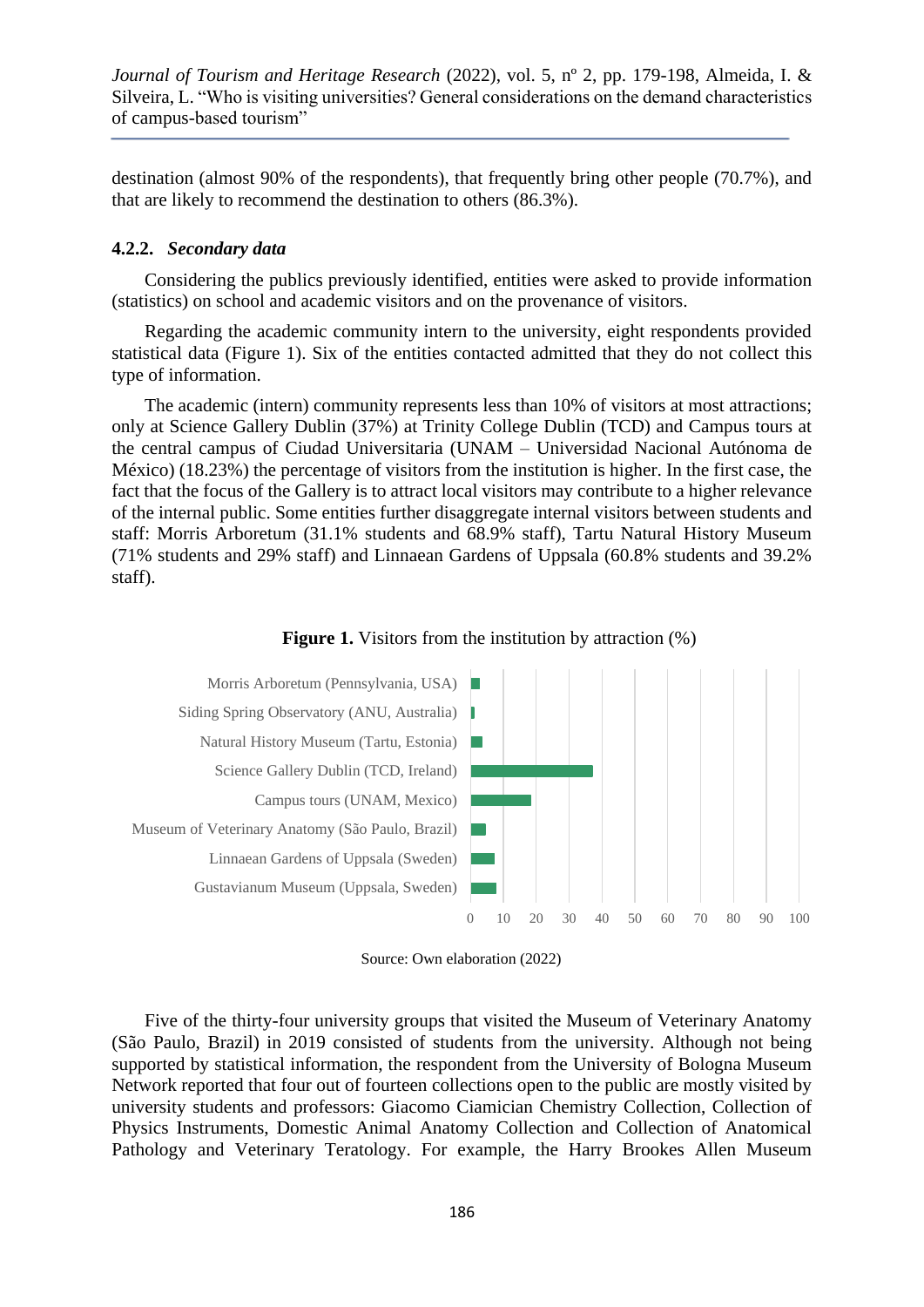(Melbourne, Australia) did not provide information as it is a teaching and research collection, therefore, only open to the academic community.

Thirteen entities shared statistical data on school group visits (Figure 2). Twelve of the contacted attractions/organisms admitted that they do not collect this type of information.

School groups account for 10% or more of visitors at about 69% (9) of the attractions which provided statistical data. The average weight of school groups in the total number of visitors is 21,71%.



**Figure 2.** Visitors from school groups by attraction  $(\%)$ 

Source: Own elaboration (2022)

ETH Zurich Tours receives about 50 school groups per year and the respondent from Casa Yayá (São Paulo, Brazil) stated that most guide tours are booked by local schools. Some institutions collect data about school visits, but do not have statistics on the total number of visitors to the attraction (usually because admission is free); thus, it is impossible to calculate the relevance of this specific audience in relation to the total number of visitors. This is the case of Natural History Museum (UNE, New Zealand), Mount Stromlo Observatory (ANU, Australia), Wolf Center (U. of Veterinary Medicine, Austria) and Koch Institute Public Galleries (MIT, USA).

In terms of local community, the respondent from Science Gallery Dublin (TCD, Ireland) reported that their activity addresses local visitors.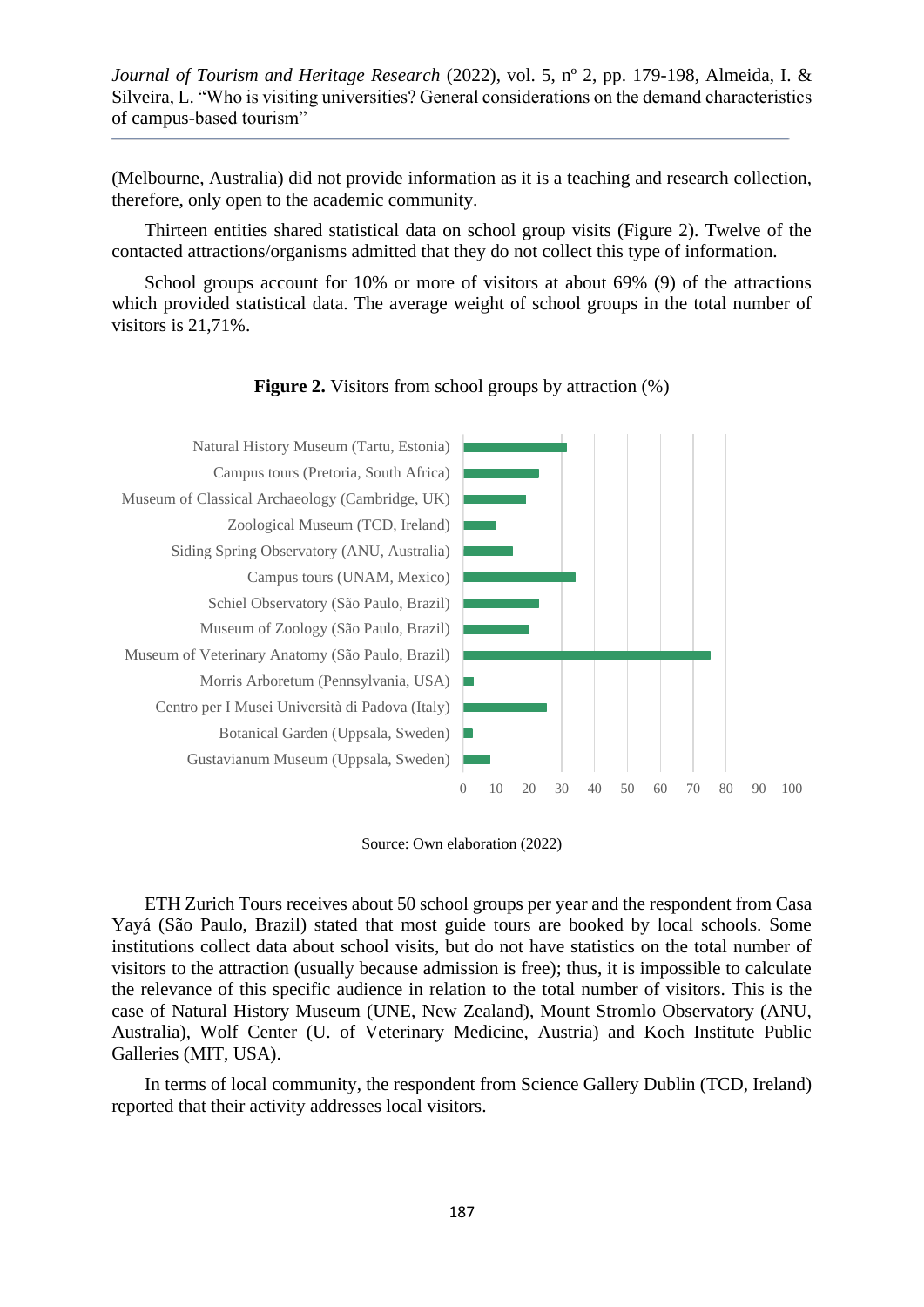Some entities, namely those responsible for campus tours, referred that most of their public are prospective students (and families), such as the universities of Edinburgh (UK) and Princeton (USA).

#### **4.3. Tourism demand**

The tourism demand for the cultural assets of universities was analysed in terms of nationalities, other socio-demographic characteristics, and motivations.

## **4.3.1.** *Key markets/nationalities*

## 4.3.1.1. Previous literature

Previous literature affirms the relevance of the Chinese market in campus-based tourism. According to McManus et al. (2021), the niche segment flourished in China and, from there, expanded to other territories due, immensely, to outbound tourism from the Asian country. In fact, university campuses are one of the most popular tourist attractions/destinations for domestic tourism in China (Mangi et al., 2019; McManus et al., 2021).

In addition, the Chinese market is asserting itself as an important international market in campus-based tourism. The majority of both organized groups and individual tourists visiting the University of Sydney (Australia) come from China (McManus et al., 2021). Chinese tourists represented around 80% of the international tourists visiting the Universiti Malaysia Sabah (Malaysia) in 2019; other regions and countries with some expression in visiting the university are South Korea, Europe (particularly UK) and USA (Jaunis et al., 2021). Some interesting results arise from the comparison between the university visitors and tourist arrivals by nationality in Sabah. Although China and South Korea are respectively the first and second most important tourist markets in the city, the UK and Ireland are only the  $7<sup>th</sup>$  region with the most arrivals in Sabah and the USA the 10<sup>th</sup> (Sabah Tourism, 2020).

## 4.3.1.2 Secondary data

Twenty-three of the contacted entities admitted that they do not collect information about the visitors' country of origin; of them, seven respondents shared non-statistical information. Seven entities shared statistical data on national versus international visitors, but only three of them collect information on the nationalities of visitors.

In terms of attractions which provided statistical data, only four were able to attract more international visitors than national visitors during 2019 (Figure 3): University of Coimbra (Portugal) with 93% of international tourists; Old Library (TCD, Ireland) with 86,8%; Campus tours (Edinburgh, UK) with 69%; and Palazzo Poggi (University of Bologna, Italy) with 55%. All four are European institutions. The universities of Bologna and Coimbra are two of the oldest universities in the world. In addition, the UNESCO label attributed to the University of Coimbra in 2013 has contributed to the growth in the number of international visitors (Moreira et al., 2020). The Old Library is located at Ireland's capital and is the fourth most visited feecharging attraction of the country. The University of Edinburgh is located in Scotland's capital city; however, campus tours are mainly sought by prospective international students.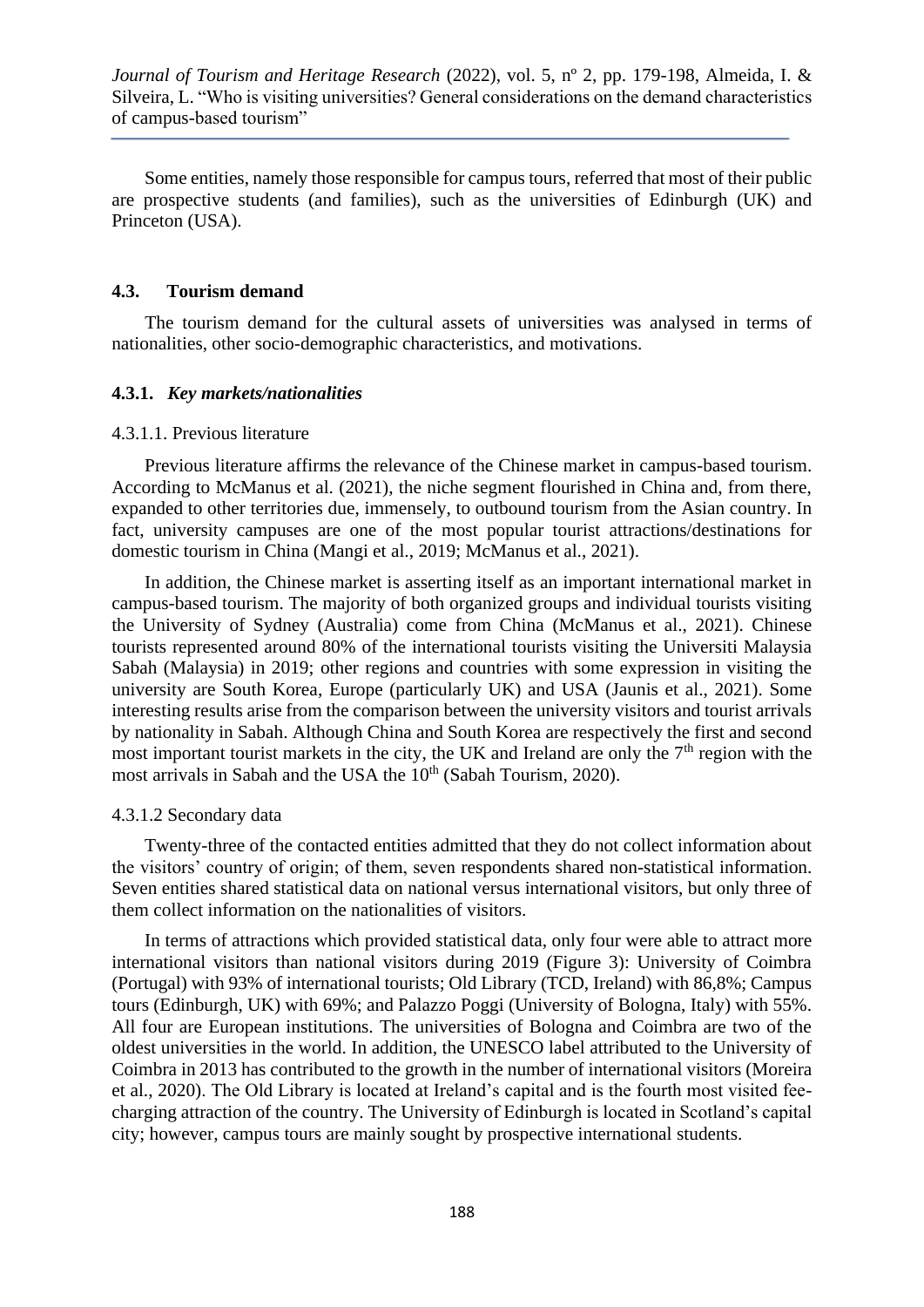In relation to the non-statistical information provided by respondents, the majority of Oxford University Church's visitors are international. Six respondents stated that the cultural assets they represent attract mainly the domestic market: Campus Tours (ETH Zurich, Switzerland), Museum of Veterinary Anatomy (São Paulo, Brazil), Siding Spring Observatory (ANU, Australia), Morris Arboretum (Pennsylvania, USA), Koch Institute Public Galleries (MIT, USA), and Zoological Museum (TCD, Ireland).





Source: Own elaboration (2022)

The scarcity of university attractions collecting data on the country of origin of visitors makes it difficult to generalise the results. Nonetheless, it can be concluded that proximity markets (geographic and cultural) are relevant for the three attractions that provided statistical information (Table 3). The only country of origin of the main markets visiting the Old Library that does not correspond to Ireland's main markets is China (Tourism Ireland, 2020), which relates positively to the results of previous studies indicating the Chinese market as one of the main drivers of the development of campus-based tourism. Regarding the University of Coimbra, three of the main markets which visit the University are not in the top 10 markets in terms of overnight stays in the Centro de Portugal region (Delloite, 2019): Japan, Canada, and Israel. The Israeli market may be a specific market for this University, as the institution holds a collection of rare Jewish manuscripts, including a copy of the Abravanel Hebrew Bible, and is embedded in a popular destination for Israeli genealogical tourists (Santos et al., 2018).

The Gustavianum Museum (Uppsala, Sweden) is mainly visited by Swedish, Finnish, German, and English tourists, according to the respective respondent; these nationalities concur to Uppsala city's main tourist markets (Visitory, 2022). Besides the majority of national visitors, the Siding Spring Observatory (ANU, Australia) receives some German backpackers.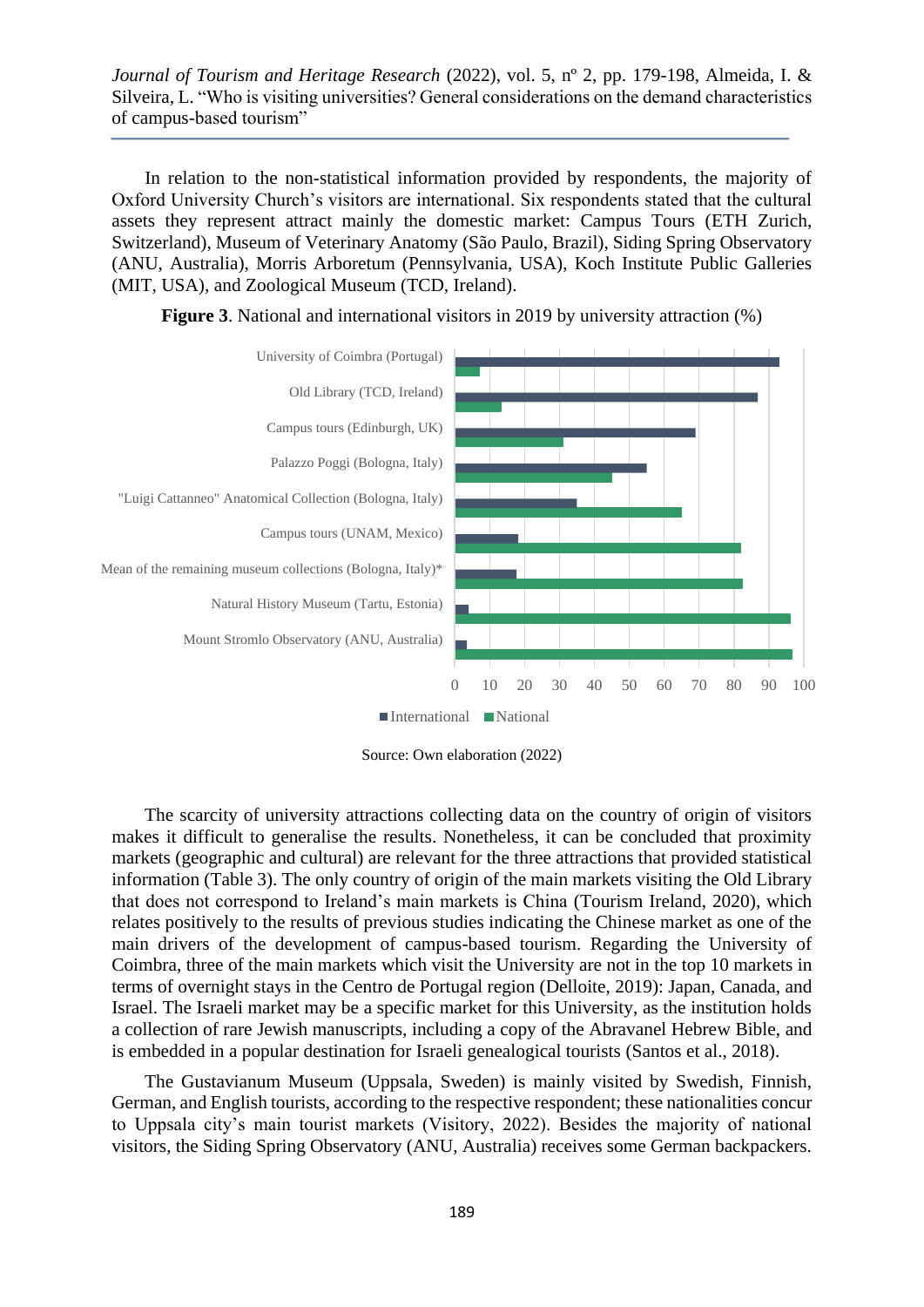|                | University of Coimbra<br>(Portugal) |                | Old Library (TCD,<br>Ireland) |               | <b>Natural History Museum</b><br>(Tartu, Estonia) |               |
|----------------|-------------------------------------|----------------|-------------------------------|---------------|---------------------------------------------------|---------------|
| Ranking        | <b>Country</b>                      | $\frac{0}{0}$  | <b>Country</b>                | $\frac{0}{0}$ | <b>Country</b>                                    | $\frac{0}{0}$ |
| $\mathbf{1}$   | <b>Brazil</b>                       | 14             | <b>USA</b>                    | 31.1          | Estonia                                           | 96            |
| $\overline{2}$ | France                              | 13             | Ireland                       | 13.2          | Latvia                                            | 1.4           |
| 3              | <b>USA</b>                          | 10             | Germany                       | 7.7           | Finland                                           | 1.4           |
| $\overline{4}$ | Italy                               | 9              | France                        | 7.6           |                                                   |               |
| 5              | Spain                               | 9              | Italy                         | 6.5           |                                                   |               |
| 6              | Portugal                            | $\overline{7}$ | <b>UK</b>                     | 6.5           |                                                   |               |
| $\tau$         | Germany                             | 6              | Spain                         | 3.8           |                                                   |               |
| 8              | Japan                               | $\overline{4}$ | China                         | 2.4           |                                                   |               |
| 9              | Canada                              | 3              |                               |               |                                                   |               |
| 10             | Israel                              | 3              |                               |               |                                                   |               |
|                | Others                              | 22             | Others                        | 21.1          | Others                                            | 1.2           |

**Table 3.** Top international tourist markets in 2019, by university attraction

Legend: Gray – national/domestic market

Source: Own elaboration (2022)

## *4.3.2 Socio-demographic characteristics*

#### 4.3.2.1 Previous literature

The results of a survey conducted between March and April 2019 among visitors to the University of Coimbra (Portugal) showed that 79.3% of respondents have a high education qualification, and an average age of 47 years (Rocha, 2019).

The socio-demographic characterisation of respondents from a survey conducted on visitors to Jahangirnagar University (Bangladesh) between November and December 2019 (Shammi et al., 2020), showed that almost half of the respondents have an undergraduate or postgraduate degree (46%). In terms of professional occupation, 44.26% of the visitors are students, followed by teachers (18.03%) and business workers (13.11%). Twenty-eight percent (28%) of the respondents visited the university with family and 19.67% with friends. No foreign tourists were inquired; 37% of respondents travelled less than 50 kilometres to their destination and 72% made a day trip, which suggests that local and regional residents are the main public of the university campus. Only 4.10% of respondents were aged 51 or older; the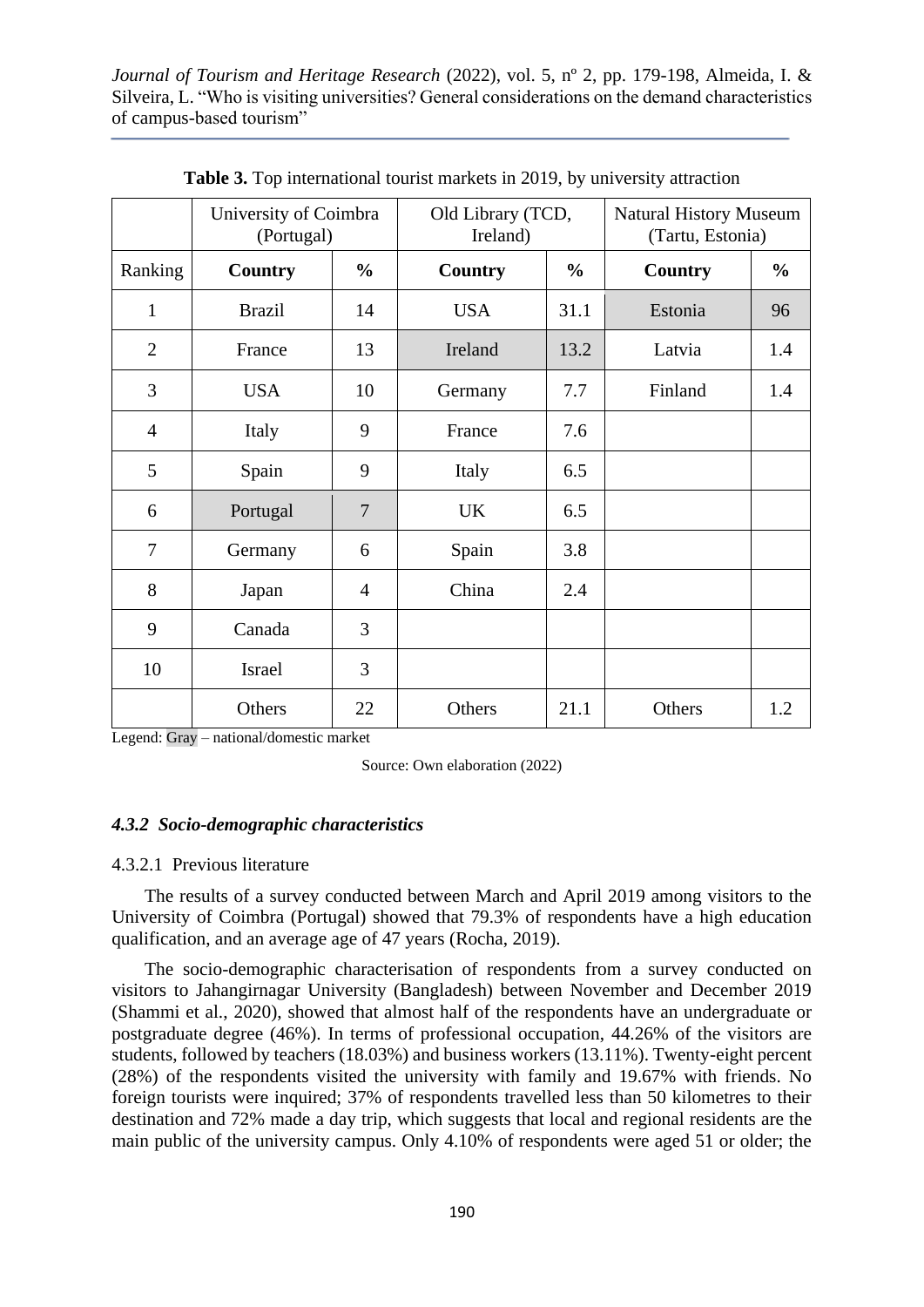most representative groups were 11-20 years (31.96%) and 21-30 (31.15%), followed by 31- 40 (24.59%).

One third of the respondents to a survey of Chinese tourists at the University of Sydney (Australia) visited the university through an organised group. Seventy-one percent (71%) of the tourists with booked visits were aged 50 years or older (McManus et al., 2021).

## 4.3.2.2 Secondary data

Only three respondents provided socio-demographic information in addition to the provenance/nationality of the visitors.

Between 2016 and 2019, 59.5% of Museo Universitario Arte Contemporáneo's visitors were female. In terms of age, the most representative group of visitors to the UNAM's museum was 20-39 years old (46.5%), followed by under 19 (29%) and 40-59 (18.5%); the least representative group was over 60 (6%). Over 75% of visitors held a higher education degree.

Considering generational segments, Millennials (25-40 years) are the main group of visitors to Arnold Arboretum (Harvard, USA), representing 25% to 35% of total visitors; Baby Boomers, and Silent and Greatest generations (over 60) are the least representative group (10 to 15% of total visitors). Generation X, generation Z and generation Alpha represent about 20% of visitors each. Families with children represent around 25% of Arboretum visitors.

The majority of independent visitors to the Natural History Museum (Tartu, Estonia) are families with children.

#### *4.3.3 Motivations*

Understanding tourists' needs and motivations allows designing products and activities best suited to them (McKercher et al., 2002). Recurrent market segmentation to motivational criteria is often applied in cultural tourism research (Richards, 2018) and used to identify tourism markets of special interest (Robinson & Novelli, 2005).

#### 4.3.3.1 Previous literature

Several theoretical and empirical contributions on campus-based tourism point directly or indirectly to motivations for tourists to visit universities' cultural assets.

Mangi et al. (2019) analysed the motivations of external individuals (results do not differentiate between tourists and local community) to visit the University of Tsinghua (China). Sixty percent (60%) of respondents wanted to visit historical sites of interest; 53% visited the campus to raise their children's awareness of education; 50% sought interaction with the academic community; 48% sought to enjoy the campus beauty; and 30% were participating in activities, namely sport activities (15%).

The results of research into Chinese tourism demand for the University of Sydney showed that 53% of the independent Chinese tourists visited the university to see the Quad and the *Harry Potter Building*, 26% to visit friends or relatives who study there and/or because they have prospective students in their family, and 21% with educational motivations. Only 8% of visitors motivated to visit the university because of the *Harry Potter Building* were over the age of 30. Most respondents had multiple motivations to visit the university (McManus et al., 2021).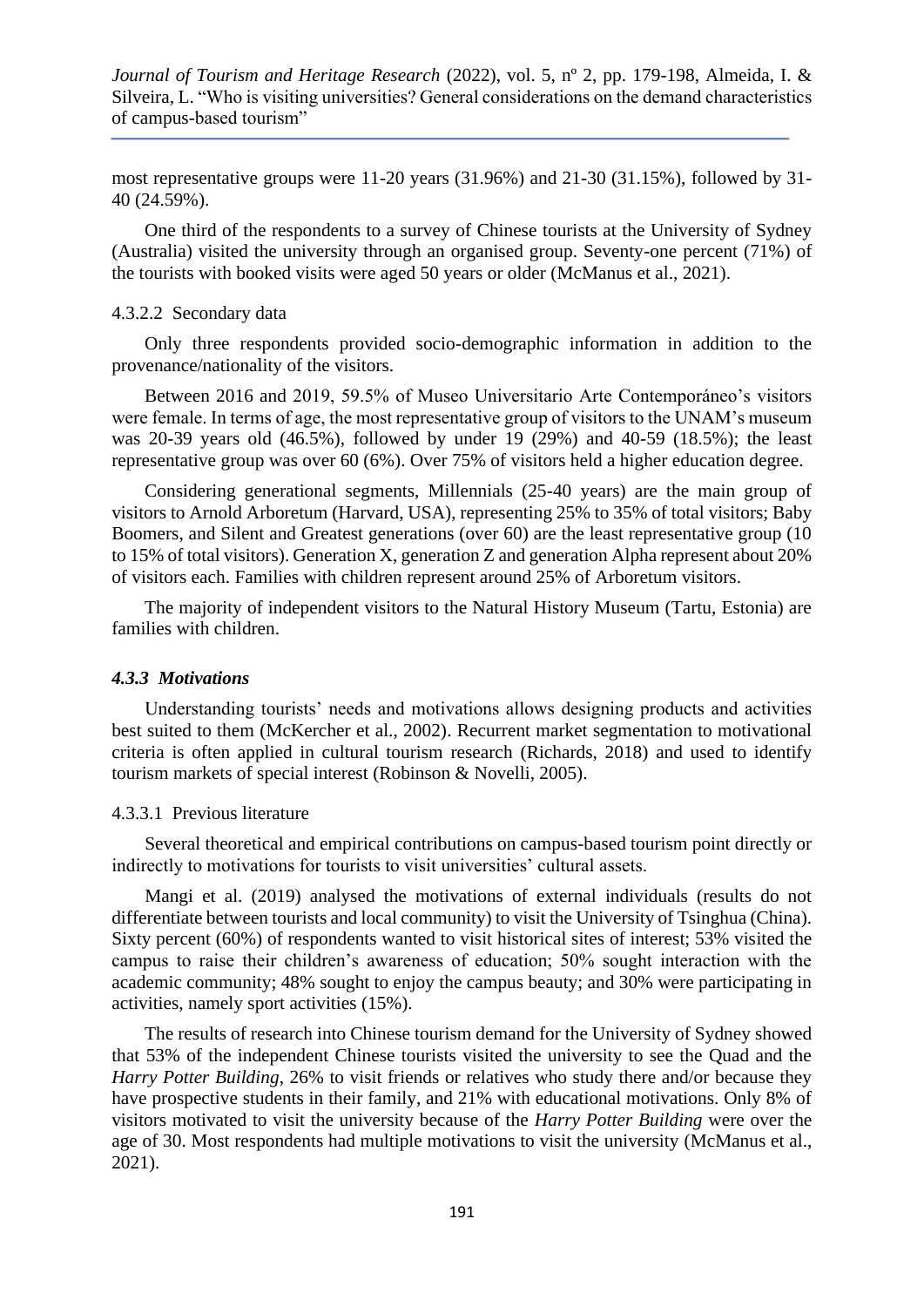A popular motivation for visiting universities is to see buildings with great historical and/or architectural value (Gumprecht, 2007; Jaunis et al., 2021; Mangi et al., 2019; McManus et al., 2021; Woodward & Carnegie, 2020). Having contact with university heritage<sup>4</sup> in a broader sense is also referred to as a motivation (McManus et al., 2021; Woodward, 2013).

In the case of university campuses with green spaces (botanical gardens, campus outdoors, and others), it is common for tourists and local residents to visit the campus to enjoy the natural and mixed aesthetic landscapes (Jaunis et al., 2021; Li et al., 2021; Mangi et al., 2019; McManus et al., 2021; Shammi et al., 2020). These spaces provide a relaxing environment for tourists and are often open and free of charge (McManus et al., 2021).

Familiarisation visits for prospective students (McManus et al., 2021; Woodward, 2013) and family visits to increase children's educational awareness (Li et al., 2021; Mangi et al., 2019) are major motivational factors for visiting universities. For example, university campuses are one of the most popular destinations for Chinese families to travel to during the summer holidays (Li et al., 2021). Open days for prospective students are particularly expressive in USA universities (Woodward, 2013). In fact, this niche market is the focus of online tourism promotion on most institutional websites of USA universities.

A considerable proportion of cultural tourists, including those visiting universities, are motivated by the opportunity to learn. Jaunis et al. (2021, p. 154) assume that campus-based tourism allows people to satisfy their *intellectual desire*. As noted earlier, 21% of respondents to the McManus et al. (2021) survey visited the University of Sydney for educational purposes. Connell (2000) further acknowledges that tourists can achieve this objective through guided tours to the university and its cultural assets (museum collections, historic buildings, science centres and others) or through activity-based experiences focused on specific skills (notably language courses).

The connection between certain universities and popular movies, TV shows, books or other types of pop culture, constitutes a strong motivation for some tourists to visit (Albino, 2015; McManus et al., 2021; Woodward, 2013). Some universities, used as film locations, are structuring tourism products around films and TV shows. For example, there are *Harry Potter* and *Alice in the Wonderland* thematic guided tours to the University of Oxford (Biggar Economics, 2017). In fact, the *Harry Potter* saga is inciting visits to several universities without a direct relation to the saga: one of the main motivations for Chinese tourists to visit the University of Sydney is to see the *Harry Potter Building,* which has an architecture similar to the movies but was not a film location (McManus et al., 2021).

In addition to the imaginary associated with pop culture, the relationship of universities to specific prominent figures is a motivational factor for people to visit these institutions. For example, the life of Thomas Jefferson and his vision for the design of the University of Virginia (USA) are major topics of the guided tours to the university (Woodward & Carnegie, 2020); ETH Zurich (Switzerland) offers an Albert Einstein audio guide to the university.

<sup>4</sup> The Council of Europe defines university heritage as "all tangible and intangible heritage related to higher education institutions, bodies and systems as well as to the academic community of scholars and students, and the social and cultural environment of which this heritage is a part." (Council of Europe, 2005, paragraph 5).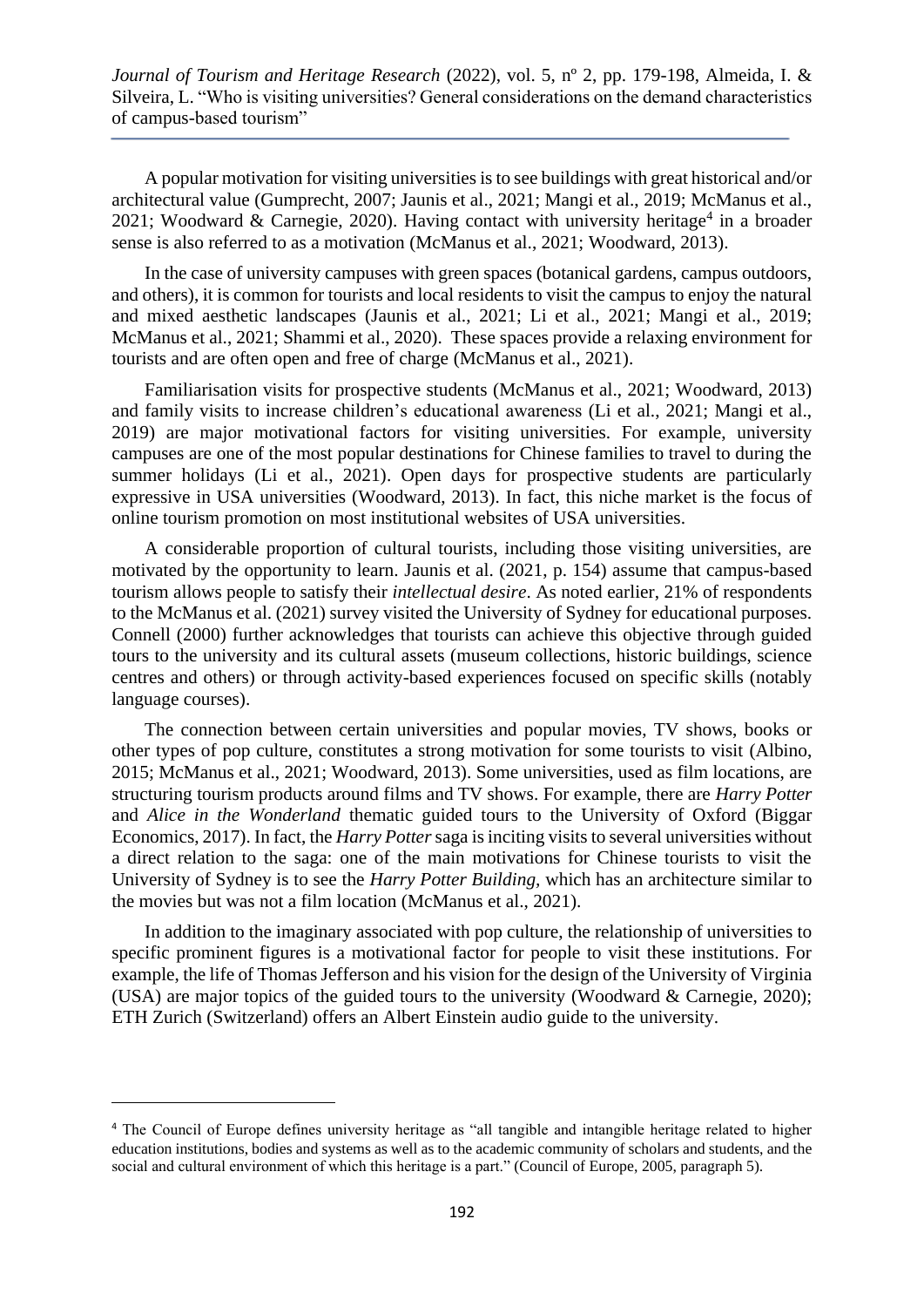The reputation of some higher education institutions is also a motivation for their visit per se. On this issue, for example, one respondent to the McManus et al. (2021) survey admitted enjoying visiting famous universities.

Some tourists, especially those who have not attended higher education courses, may be motivated by the opportunity to experience the university ambience (Li et al., 2021) and/or to access an (elite) institution/space that otherwise they would not be able to (Woodward  $\&$ Carnegie, 2020). On the contrary, some tourists visit universities with a nostalgic motivation to remember and relive their time as university students (Li et al., 2021). Alumni are propense to return to their former universities and respective towns for nostalgic reasons, to show the institution to friends and family, for university reunions and to visit friends and relatives (VFR), and to enjoy particularities of the university and town destination(s) such as nightclubs, sport events, and entertainment options (Schofield & Fallon, 2012). Still regarding affective motivations, it is common for tourists who are VFRs to visit the universities where these individuals study/work, particularly in the case of international students (McManus et al., 2021; Michael et al., 2004).

The academic environment itself attracts visitors to universities, as evidenced by the fact that 50% of respondents of the survey to the Tsinghua University's visitors desire to interact with the academic community during their visit (Mangi et al., 2019). Also on this topic, Albino (2009) stated that tourists are particularly attracted to visit universities due to specific academic events and traditions, such as Queima das Fitas (a week-long graduation ritual at the University of Coimbra).

The eclectic events agenda of these institutions is therefore related to various motivations for visiting universities (Jaunis et al., 2021; Mangi et al., 2019). As referred previously, tourists travel to university destinations to engage in traditional academic events (Albino, 2009), particularly graduation ceremonies (Schofield & Fallon, 2012). Sport events are also a relevant factor for visiting universities (Albino, 2009; Gumprecht, 2007; Mangi et al., 2019; Schofield & Fallon, 2012; Woodward, 2013). Specifically in the USA, university games have the capacity to attract over 100,000 spectators in some cases (Woodward, 2013). Alumni are particularly motivated to visit their former university due to sport events (Schofield & Fallon, 2012; Woodward, 2013). Tourists and the local community also visit universities to attend cultural events such as art exhibitions, music concerts, and others (Albino, 2009; Gumprecht, 2007; Mangi et al., 2019).

#### **4. FINAL CONSIDERATIONS**

Cultural tourism in universities (or campus-based tourism) is growing considerably as a cultural tourism niche (Connell, 2000; Li et al., 2021; Mangi et al., 2019), and this increase should be followed by a knowledge-based management (Mangi et al., 2019) that benefits from a solid scientific literature on the subject.

The aim of this exploratory research was to identify the publics, key markets (nationalities) and common socio-demographic characteristics and motivations of tourists visiting universities by collecting secondary data and analysing previous case studies. However, more than concrete results, this paper has demonstrated the lack of empirical research on university demand of campus-based tourism and the lack of efforts/measures by entities to collect data about their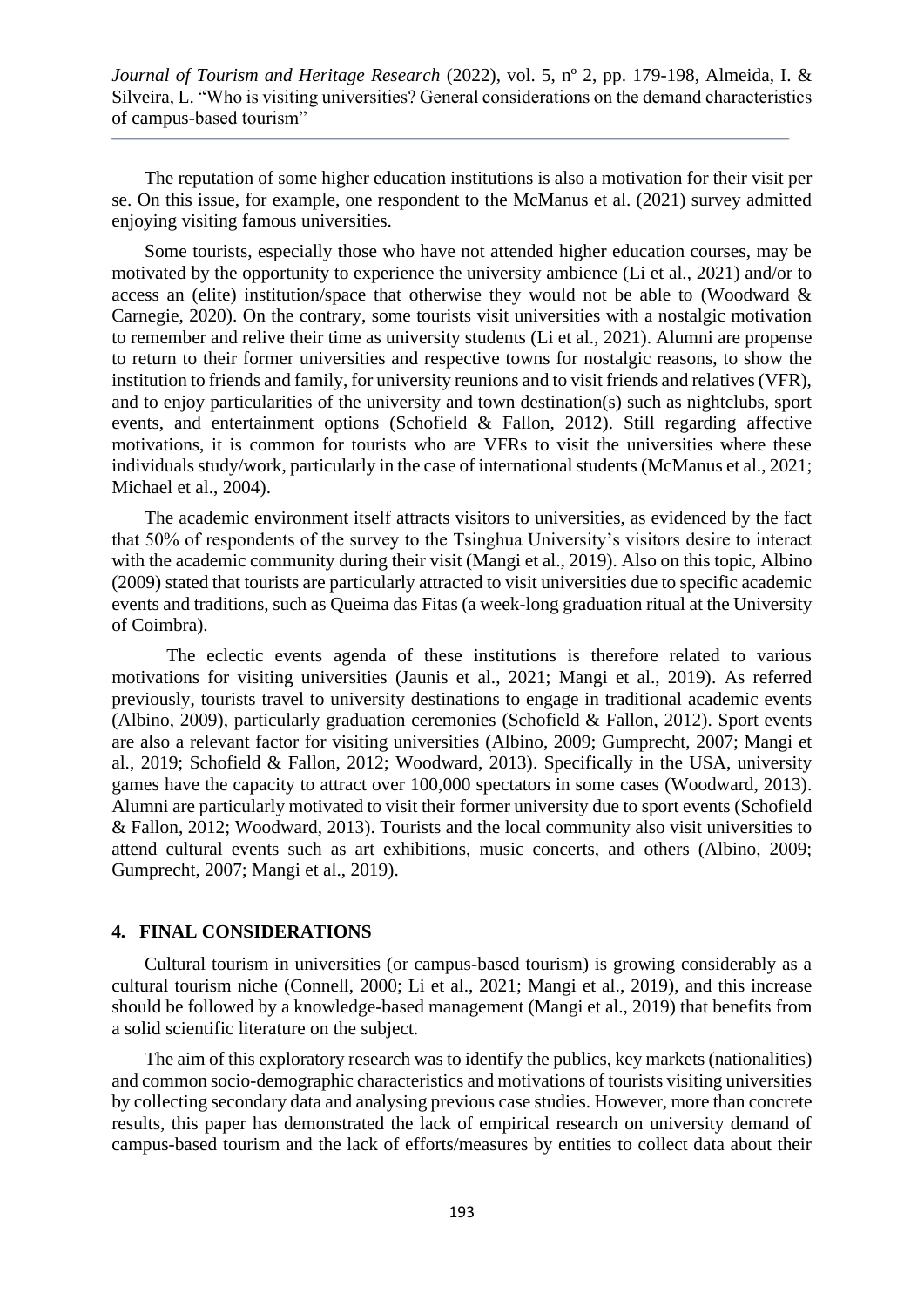visitors/publics, which means that there is a profound gap in terms of knowledge about the demand for cultural tourism from universities. Nonetheless, the data collected and presented in this research allowed us to draw some general considerations about the demand for universityrelated cultural attractions.

Most university attractions collect data on the number of visitors they receive. A restricted group of Western European universities (namely from English-speaking countries) concentrate the highest visitor volumes (over 200,000 visitors/year). Previous literature shows that Asian universities also attract similar amounts of visitors to these European institutions (e.g., Mangi et al., 2019; McManus et al., 2021). Attractions with less than 10,000 visitors per year are mainly museum collections with very specific themes.

Based on the three main missions of universities – teaching, research, and knowledge transfer - it was possible to identify different publics of university tourist attractions: internal community, local community, school visitors, day-trippers and tourists (international and national). Few university attractions collect data on visitors who are part of the internal academic community. Still, certain attractions are teaching and/or research collections and are therefore aimed at (and sometimes only open to) this audience. Despite the lack of differentiation between the local community and other external visitors (day-trippers and tourists) in the data collected by entities, the local community is identified as the main and/or targeted public at some university attractions (e.g., Science Gallery Dublin (TCD, Ireland)). Probably because there is more facility to collect data on group tours, school groups are the audience on which most entities provided information. Visitors in school groups represent more than 10% of visitors at most attractions that provided information on this element and are a relevant audience to consider in strategic measures.

Finally, some information was provided on national and international tourists. As with the volume of visitors, only a few European universities are able to attract a considerable percentage of international tourists. This may be related to the central location of these institutions, their seniority and reputation (McManus et al., 2021). Currently, most universities attract mainly domestic tourist flows. In fact, university campuses are one of the most famous domestic tourism destinations in China. Only a few entities and previous literature advanced with information about visitors' nationalities. In general, the Chinese market seems to be a strategic market in campus-based tourism; therefore, it is suggested that university tourism managers should consider this market in their management and marketing strategies. Furthermore, geographical, and cultural proximity markets are statistically relevant in university attractions. Considering the results, some attention should be paid to the English, American, German, Japanese and Canadian markets in further academic and institutional studies.

In terms of socio-demographic data, the results suggest that university visitors are highly educated. In terms of age, individuals aged over 60 appear to be less motivated to visit universities, although the survey conducted by Rocha at the University of Coimbra (2019) contradicts this trend. Moreover, a considerable number of university visitors travel with family (namely with children).

Several academics present motivations for visiting universities, but further empirical research is needed to establish the relevance and differentiation of these motivations for general university visits and visits to specific institutions. It would also be relevant to understand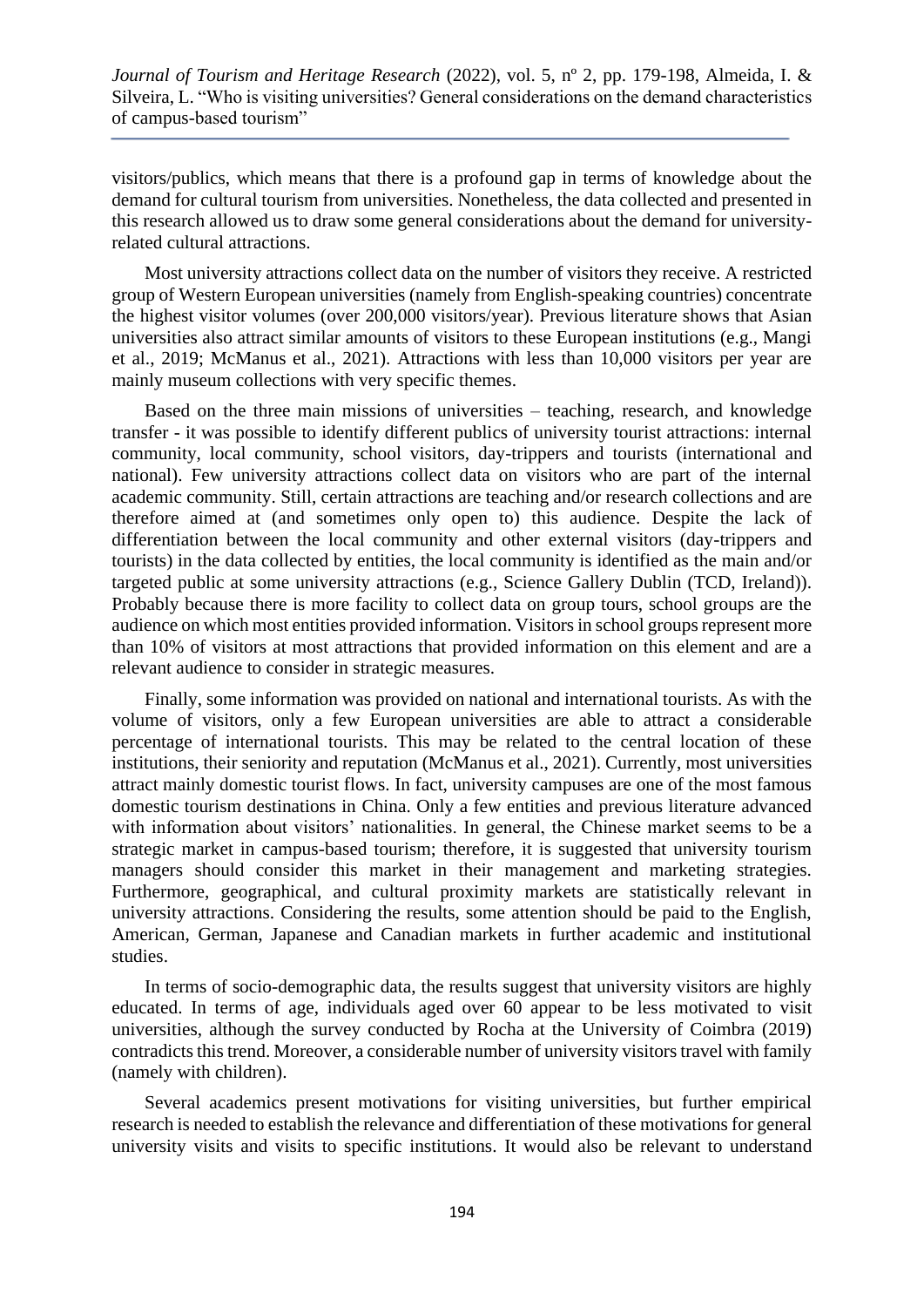whether tourists visit these attractions with general cultural motivations or with motivations specifically related to universities.

It is interesting to note that different attractions at the same university receive and target different publics. For instance, 86.8% of visitors to the Old Library are international and the main audience of the Dublin Science Gallery is the local community; both are assets of Trinity College Dublin (Ireland). In fact, Jaunis et al. (2021) recommend universities and their attractions to target different publics; and also not to discard efforts to attract domestic tourists as international flows are more unstable (Universiti Malaysia Sabah, being heavily dependent of international visitors, had 99.3% less tourism revenue in 2020 than in 2019, due to the Covid-19 pandemic). As universities attract publics with different needs and specificities, it is important for these entities to create strategies, activities and interpretation efforts that align with each public they (want to) attract.

Knowing the characteristics of their tourist demand enable entities to develop more assertive strategies for their public(s). For instance, the universities of Coimbra (Portugal) and Tartu (Estonia) provide information and guided tours in the language of most of their main markets. Entities are therefore recommended to conduct periodical audience surveys so that they can adjust their offer to the needs of the public(s). Furthermore, universities are recommended to undertake surveys to examine the level of knowledge and usufruct of their tourist/cultural attractions by the internal community.

In future investigations, researchers should consider to cross indicators, given that McManus et al. (2021) concluded that tourists of different ages have different behaviours and motivations, and that tourists of different nationalities may have specific motivations for visiting certain universities (as with Israeli visitors to the University of Coimbra). Furthermore, future research should compare tourism demand from various universities using the same methodology and measurement instruments, to facilitate comparison and generalisation of results.

The reduced number of collaborating entities and the variety of data collection methodologies adopted by them make it difficult to generalise the research findings and therefore represent the main limitations of the research.

# **ACKNOWLEDGEMENTS**

This research received support from the Centre of Studies in Geography and Spatial Planning (CEGOT), funded by national funds through the Foundation for Science and Technology (FCT) under the reference UIDB/04084/2020. Inês Almeida is a recipient of an Individual Doctoral Fellowship funded by national funds through FCT, under the reference 2021.06294.BD.

We also acknowledge all entities that provided information and collaborated with this research.



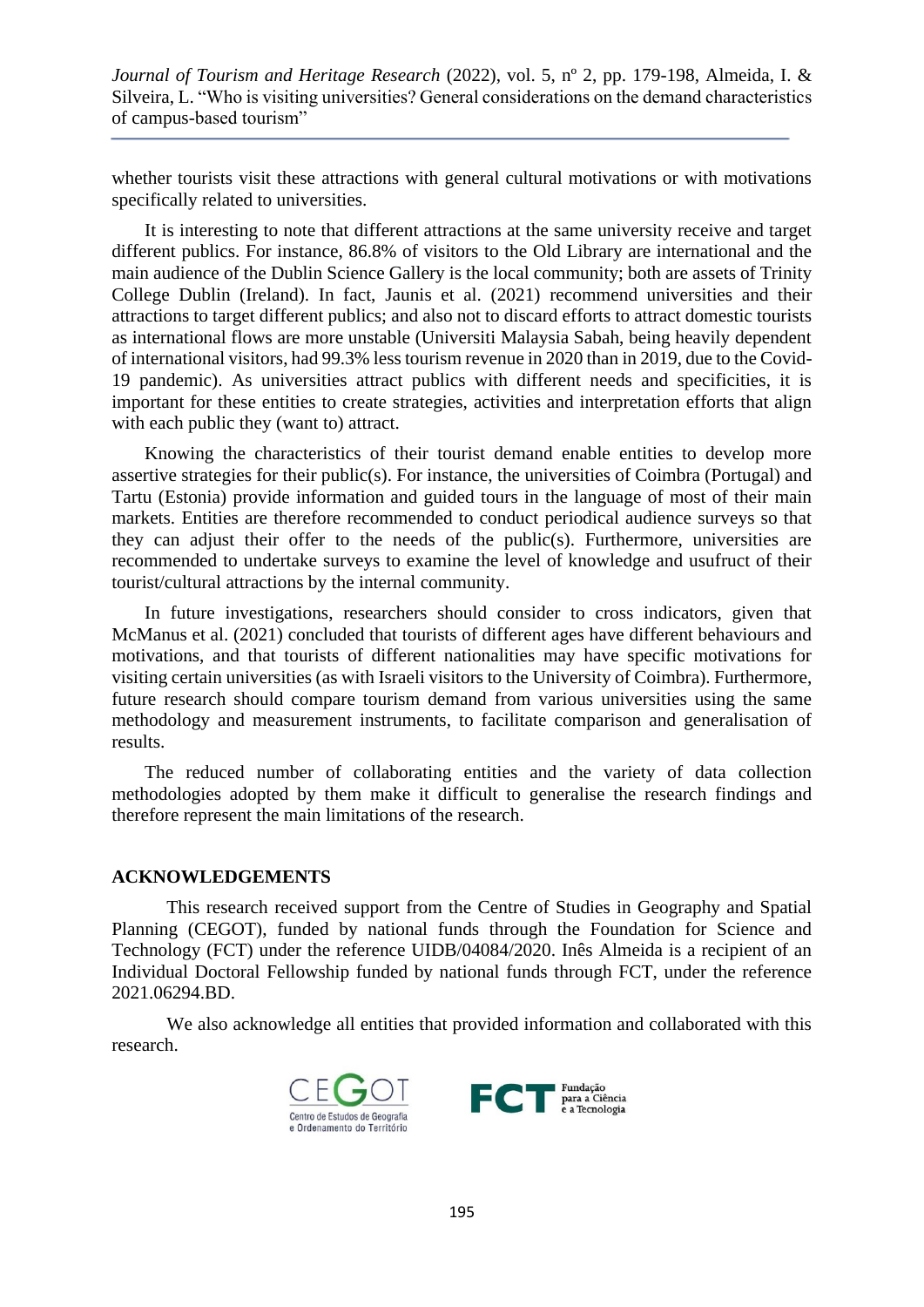## **REFERENCES**

- Albino, S. (2009). University tourism. In J. M. Simões & C. C. Ferreira (Eds.), *Turismo de nicho: motivações, produtos, territórios* (pp. 221–232). Centro de Estudos Geográficos - Universidade de Lisboa.
- Albino, S. (2015). *Tourism in University Cities . The Role of Universities in Place Branding*. University of Exeter.
- ALVA Association of Leading Visitor Attractions. 2019 Visitor Figures. Retrieved from https://www.alva.org.uk/details.cfm?p=610. Accessed in January 23, 2022.
- Biggar Economics. (2017). *Economic Impact of the University of Oxford*. Biggar Economics.
- Castillo-Manzano, J. I., Castro-Nuño, M., Lopez-Valpuesta, L., & Zarzoso, Á. (2021). Assessing the tourism attractiveness of World Heritage Sites: The case of Spain. *Journal of Cultural Heritage*, *48*, 305–311. https://doi.org/10.1016/j.culher.2020.12.005
- Cavaco, C., & Simões, J. (2009). Turismos de nicho: uma introdução. In J. M. Simões & C. C. Ferreira (Eds.), *Turismos de Nicho: motivações, produtos, territórios* (pp. 15–39). Centro de Estudos Geográficos - Universidade de Lisboa.
- Cheng, D., Gao, C., Shao, T., & Iqbal, J. (2020). A landscape study of sichuan university (Wangjiang campus) from the perspective of campus tourism. *Land*, *9*(12), 1–21. https://doi.org/10.3390/land9120499
- Compagnucci, L., & Spigarelli, F. (2020). The Third Mission of the university: A systematic literature review on potentials and constraints. *Technological Forecasting and Social Change*, *161*. https://doi.org/10.1016/j.techfore.2020.120284
- Connell, J. (2000). The role of tourism in the socially responsible University. *Current Issues in Tourism*, *3*(1), 1–19. https://doi.org/10.1080/13683500008667863
- Connell, J. (1996). A study of tourism on university campus sites. *Tourism Management*, *17*(7), 541–544. https://doi.org/10.1016/0261-5177(96)89217-X
- Coucil of Europe (2005). *Recommendation Rec(2005)13 of the Committee of Ministers to member states on the governance and management of university heritage*.
- Csapó, J. (2012). The Role and Importance of Cultural Tourism in Modern Tourism Industry. In M. Kasimoglu, *Strategies for Tourism Industry - Micro and Macro Perspectives* (pp. 201–232). Intechopen. https://doi.org/10.5772/38693
- Delloite. (2019). *Turismo Centro de Portugal: Plano de Marketing 2020-2030*.
- Dolnicar, S. (2008). Market Segmentation in Tourism. In A. G. Woodside, & D. Martin (eds.), *Tourism Management: Analysis, Behaviour, and Strategy* (pp. 129-150). CABI.
- Du Cros, H., & McKercher, B. (2015). *Cultural Tourism, Second Edition*. Routledge.
- Gumprecht, B. (2007). The campus as a public space in the American college town. *Journal of Historical Geography*, *33*(1), 72–103. https://doi.org/10.1016/j.jhg.2005.12.001
- Jaunis, O., Amin, S., Rashid, R., & Musa, F. (2021). Scenario of campus tourism in Universiti Malaysia Sabah during the Covid-19 pandemic shutdown. *Proceedings of the TOURIST 3rd International Conference "Sustainable Tourism: Building Resilience in Uncertain*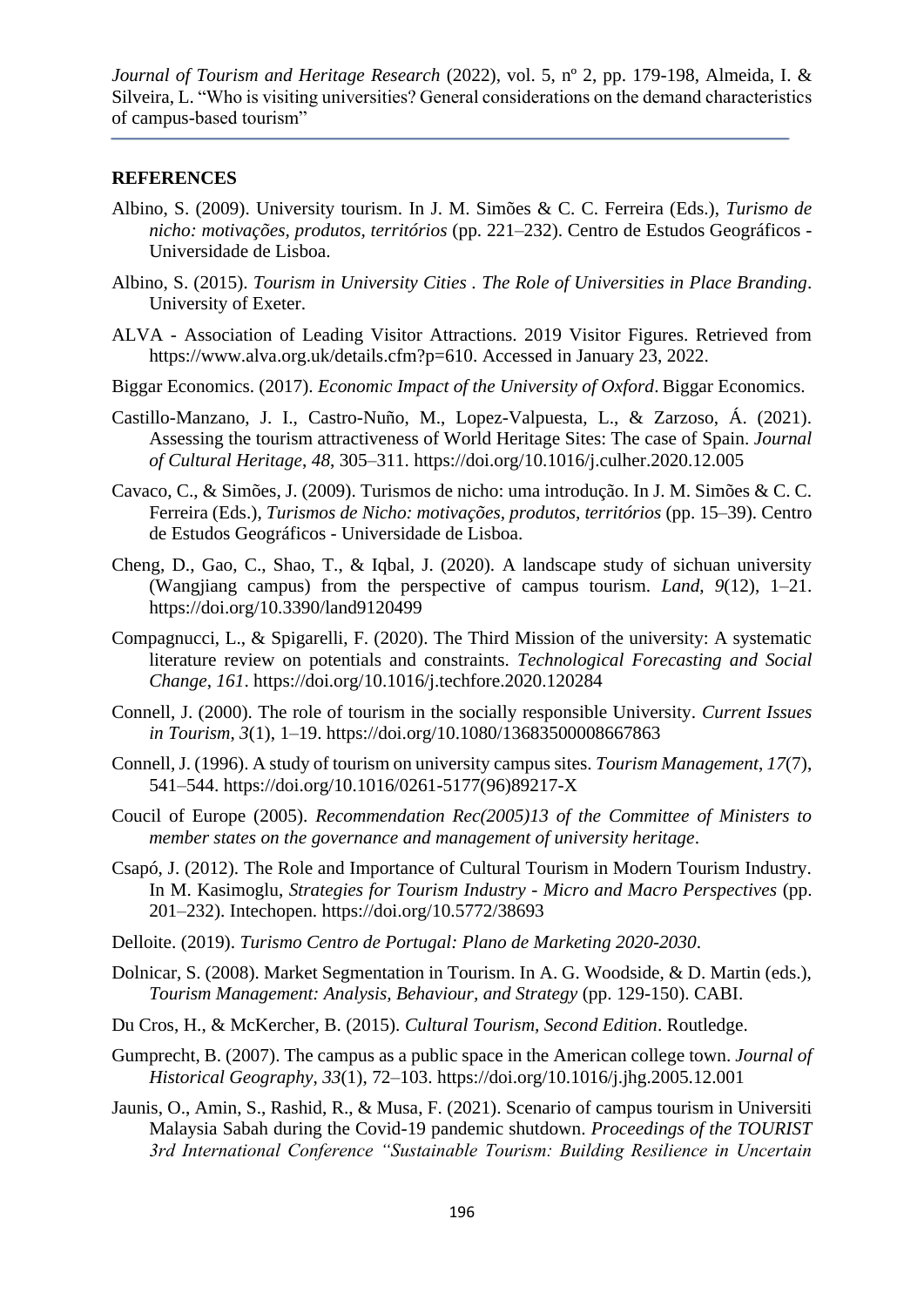*Time"*, (pp. 152–165).

- Kosiewicz, J. (2014). Scientific Tourism, Aspects, Religious and Ethics Values. *Physical Culture and Sport. Studies and Research*, *62*(1), 83–93.
- Kozak, Z. R. (2007). *Promoting the past, preserving the future: British university heritage collections and identity marketing*. University of St. Andrews. http://researchrepository.st-andrews.ac.uk/handle/10023/408
- Li, Z., Yang, K., Huang, X., Kladov, V., & Cui, R. (2021). Attractions of campus tourism experience by "shared dormitory" in China using online reviews. *Anatolia*, *00*(00), 1–11.
- Mangi, M. Y., Yue, Z., & Kalwar, S. (2019). Universities emerging as tourism sites in China: A case study of Tsinghua university Beijing. *Cogent Social Sciences*, *5*(1).
- McKercher, B., Ho, P. S. Y., Cros, H. Du, & So-Ming, B. C. (2002). Activities-based segmentation of the cultural tourism market. *Journal of Travel and Tourism Marketing*, *12*(1), 23–46. https://doi.org/10.1300/J073v12n01\_02
- McManus, P., Connell, J., & Ding, X. (2021). Chinese tourists at the University of Sydney: constraints to co-creating campus tourism? *Current Issues in Tourism*, 1–11.
- Michael, I., Armstrong, A., & King, B. (2004). The travel behaviour of international students: The relationship between studying abroad and their choice of tourist destinations. *Journal of Vacation Marketing*, *10*(1), 57–66. https://doi.org/10.1177/135676670301000106
- Moreira, C. M., Santos, N., & Silveira, L. (2020). O turismo na cidade de Coimbra após a inscrição do Bem Universidade de Coimbra - Alta e Sofia na lista do Património Mundial UNESCO. In C. H. Henriques, M. C. Moreira, P. de A. Bittencourt César, & V. B. M. Herédia (Eds.), *Turismo e História: Perspectivas sobre o Patrimônio da Humanidade no Espaço Ibero-Americano*. EDUCS. https://doi.org/10.18226/9786551080128
- Oxford Economics. (2017). *The economic impact of UK Universities in 2014-15*. Oxford Economics.
- Paiva, O. (2016). *Autenticidade e Centros Históricos Património Mundial: Contributo para explicar a redundância - uma abordagem multigrupos*. Universidade de Coimbra.
- Perkin, H. (2007). History of Universities. In J. Forest & P. G. Altbach (Eds.), *International Handbook of Higher Education,* (pp. 159–205). Springer.
- Prentice, R. (1993). *Tourism and heritage attractions*. Routledge.
- Richards, G. (2018). Cultural tourism: A review of recent research and trends. *Journal of Hospitality and Tourism Management*, *36*, 12–21. https://doi.org/10.1016/j.jhtm.2018.03.005
- Robinson, M., & Novelli, M. (2005). Niche tourism: an introduction. In M. Novelli, *Niche tourism: contemporary issues, trends and cases,* (pp. 1–11). Elsevier.
- Rocha, M. (2019). *Marketing e Comunicação numa atração de turismo cultural: Um plano de Marketing para o Turismo da Universidade de Coimbra*. Escola Superior de Educação de Coimbra. http://hdl.handle.net/10400.26/31371
- Rose, M., Rose, G. M., & Merchant, A. (2017). Is old gold? How heritage "sells" the university to prospective students: The impact of a measure of brand heritage on attitudes toward the